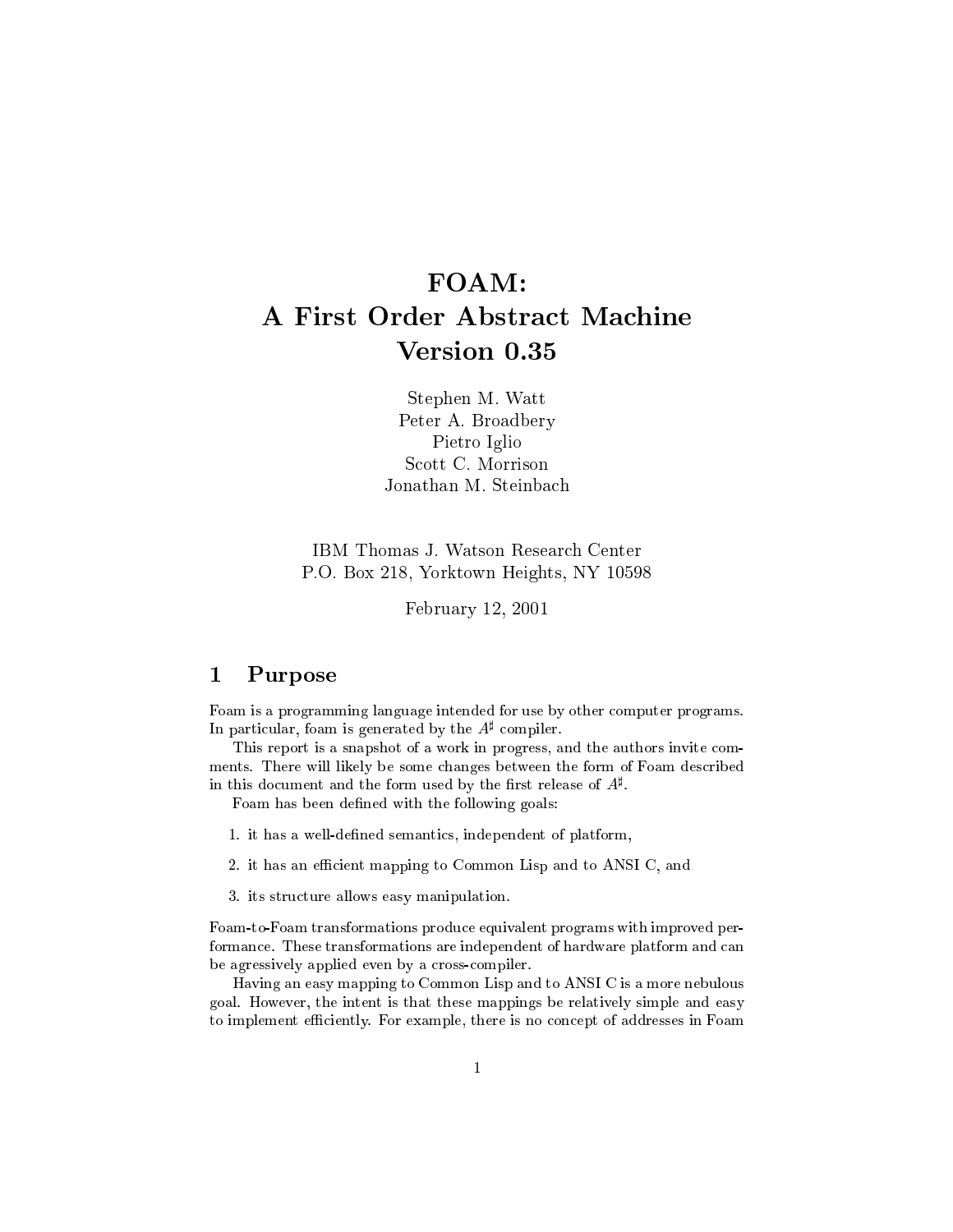since addresses are unpredictable with a Lisp garbage collector. Likewise, Foam does not have self identifying data objects since this is not available in C.

FOAM is not restricted to the precise intersection of C and Lisp. Some aspe
ts are handled by support libraries. Big integer arithmeti is assumed as part of FOAM, and this is provided as a library for C. Also the memory model  $differs from both C and Lisp in some details: garbage collection is assumed (this)$ is a run time support library in  $C$ ) and it is possible to make an explicit request to free storage (in Lisp this is ignored).

A FOAM program is comprised of a flat sequence of commands. FOAM types have various sizes and uses. or example, "Char" is a text character whereas "Byte" is a character sized integer, "DF10" is a double precision floating point, "Ptr" can point to an array, record, arbitrary sized integer, etc. Reference instructions contain the kind of reference and the position, e.g., "Loc 3" refers to the third local variable of the current function and "RELT 7  $x$  2" indicates the 2nd field of the record  $x$ , using the 7th layout format. FOAM operations consist of instructions, such as "If b n," which indicates that if b is true then proceed to label n, and builtin operations, e.g., "HIntLT  $a$  b" is a half-word-integer less-than comparison. The builtin operations are type specific and conversion operations are generally provided.

### $\overline{2}$ **Instructions**

 $\langle$ Unit $\rangle$  ::=

 $[Unit \langle \textbf{DFmt} \rangle \langle \textbf{DDef} \rangle]$ 

The first 4 slots of DFmt are reserved for the declaration of the globals, constants, lexicals and fluids for the unit, the fifth slot is always the empty format.

 $\langle \textbf{DFmt} \rangle$  ::=

 $[DFmt \langle f_0 : \mathbf{DDecl} \rangle \dots \langle f_{n-1} : \mathbf{DDecl} \rangle]$ 

Layout formats for environment levels, records etc.

 $\langle \textbf{D}\textbf{D}\textbf{e}\textbf{c} \rangle$  ::=

[DDecl  $\langle u : \textbf{Byte} \rangle \langle d_0 : \textbf{Deck} \rangle ... \langle d_{n-1} : \textbf{Deck} \rangle$ ] Specify formats for globals, parameters, locals, fluids, lexicals and constants. The usage parameter indicates the context in which the ddecl may

be used. Note that the Decls may either be Decl or GDecl instructions.

 $\langle$ Decl $\rangle$  ::=

[Decl  $\langle t : \textbf{Type} \rangle$   $\langle s : \textbf{String} \rangle$   $\langle p : \textbf{Byte} \rangle$   $\langle r0 : \textbf{Byte} \rangle$   $\langle r1 : \textbf{Byte} \rangle$ ]

Declaration of a single parameter, local or lexical. The type is given by t and the user's name for it can be unmangled from s.  $r_0$  and  $r_1$  are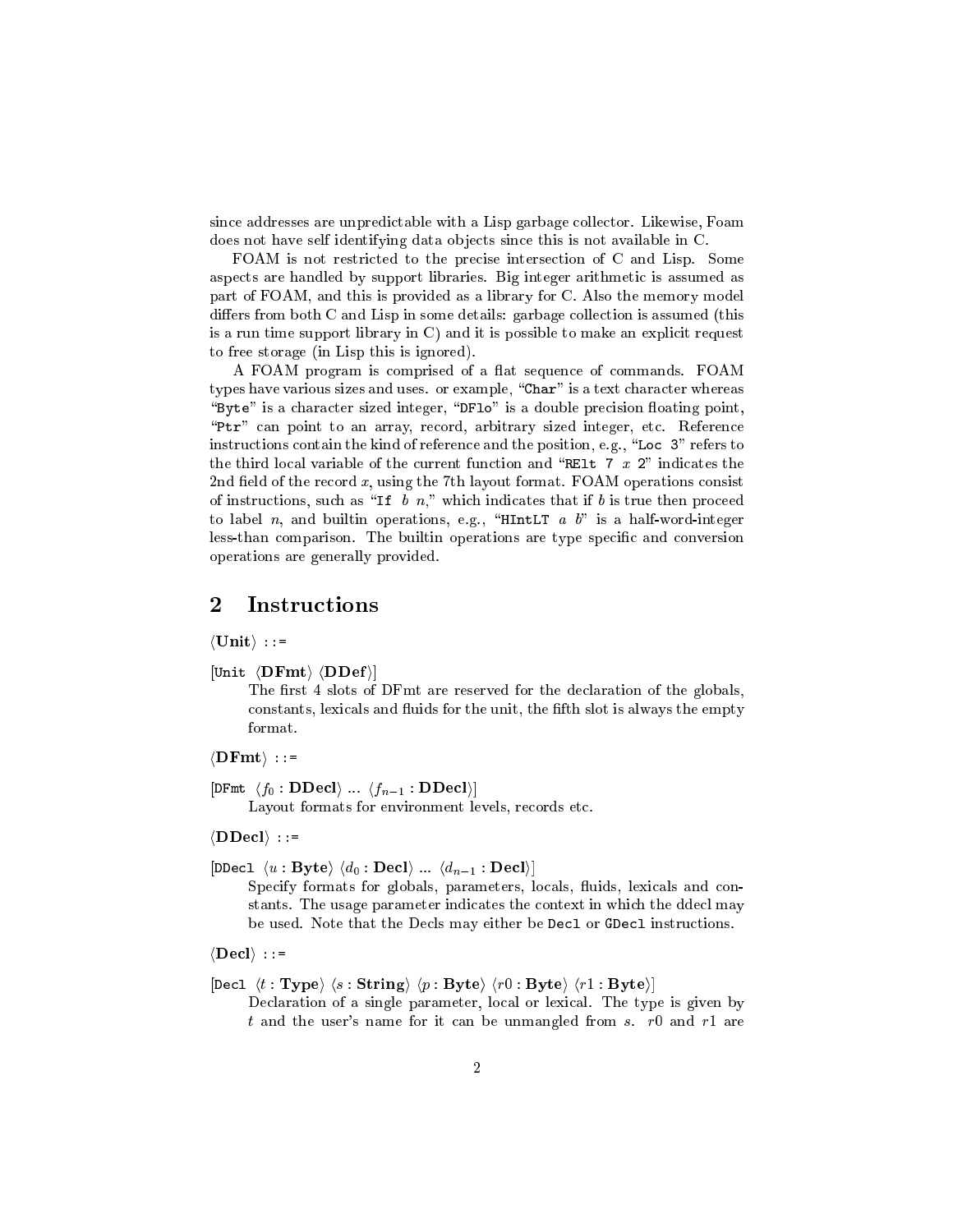reserved (and used by the compiler). If t is  $Rec$  or  $Arr$ ,  $r1$  is the format number or type of the slot, respectively.

 $\langle$ GDecl $\rangle$  ::=

[Decl  $\langle t : \textbf{Type} \rangle$   $\langle s : \textbf{String} \rangle$   $\langle r0 : \textbf{Byte} \rangle$   $\langle r1 : \textbf{Byte} \rangle$ ]

 $\langle dir : Byte \rangle$   $\langle p : Byte \rangle$  Declaration of a single global. The type is given by  $t$  and the user's name for it can be unmangled from  $s$ . The language protocol is specified by  $p$ . r0 and r1 are reserved (and used by the compiler). If t is Rec or Arr, r1 is the format number or type of the slot, respectively. The *dir* field indicates whether the declaration is an import or export.

 $\langle$ DDef $\rangle$  ::=

 $[{\tt DDef}~\langle v_0 : {\bf Def} \rangle~...~\langle v_{n-1} : {\bf Def} \rangle]$ Initial values for things.

 $\langle\text{Def}\rangle$  ::=

[Def  $\langle r : \textbf{Reference} \rangle \langle v : \textbf{Value} \rangle$ ]

 $r$  is typically a global or lexical.  $v$  is typically a program or closure.

 $\langle$ DEnv $\rangle$  ::=

[DEnv  $\langle e_0 : \text{Int} \rangle ... \langle e_{n-1} : \text{Int} \rangle$ ]

List of format numbers for lexical environment levels. The empty environment indicates that the level is never accessed by this function or its children, while a 0 format number indicates that the level is closed over, but is empty.

 $\langle$ **DFluid** $\rangle$  ::=

[DFluid  $\langle i_0 : \textbf{Int} \rangle ... \langle f_{i-1} : \textbf{Int} \rangle$ ]

Indicies into the unit's fluid list, indicating which are rebound at this level.

 $\langle Cmd \rangle$  ::=  $\langle Def \rangle | \langle Expert \rangle |$  one of

 $[\texttt{Seq} \ \langle c_0 : \textbf{Cmd} \rangle \ \langle c_1 : \textbf{Cmd} \rangle \ ... \ \langle c_n : \textbf{Cmd} \rangle]$ 

Defines a sequence of Cmd. Seq represents the body of a program. If the execution of  $c_i$  does not cause the transfer of the control, then  $c_i + 1$  is executed. The only way to exit a Seq is by a Return instruction. It follows that if the last instruction  $c_n$  is reached, then it must transfer the control (typi
ally the last instru
tion is a Return or a Goto).

[Goto  $\langle l : \textbf{Label} \rangle$ ]

Go to label  $l$  in current prog.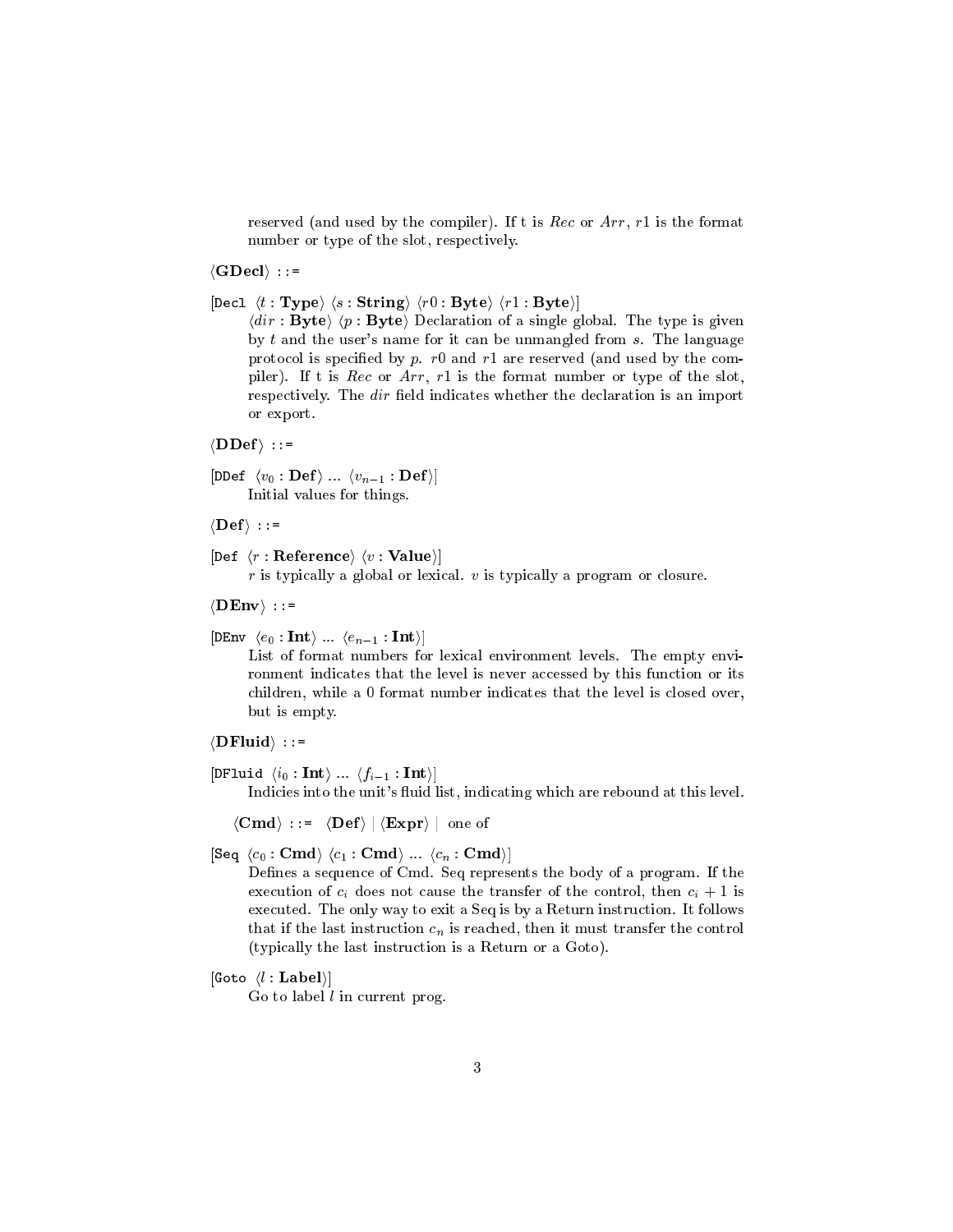### [If  $\langle e : \mathbf{Expr} \rangle \langle t : \mathbf{Label} \rangle$ ]

If  $e$  is BoolTrue, go to label  $t$ . Semantic restriction:  $e$  must be of type Bool.

[Select  $\langle e : \textbf{Expr} \rangle \langle l_0 : \textbf{Label} \rangle \dots \langle l_{n-1} : \textbf{Label} \rangle$ ]

e evaluates to an integer. If e is in  $[0..n-1]$ , goto label  $l_e$  in current program. Otherwise, continue. Semantic restrictions: e must be of type SInt.

```
[Return \langle e : \mathbf{Expr} \rangle]
```
Return e from the urrent program.

 $\vert$ Set  $\langle r :$  Reference $\rangle \langle e :$  Expr $\rangle \vert$ 

Update the location given by  $r$  to contain the value  $e$ . The reference  $r$ may be a set of references given by Values. A call to a function returning multiple values always looks like: (Set (Values  $r_1 ... r_n$ ) (MFmt  $f \, \text{call}$ )) where call can be any of the Foam call instructions. The format  $f$  describes the type of the returned parameters. This is the only context where MFmt can occur.

### [Lose  $\langle r : \textbf{Reference} \rangle$ ]

Modify the location given by  $r$  to point to no structure.

### $[PushEnv \langle f : Int \rangle \langle e : Reference \rangle]$

Push a new environment with format  $f$  onto the stack with  $e$  as its parent.

## $[PopEnv]$

Pop an environment from the sta
k.

## [Protect  $\langle e : \text{Expr} \rangle$   $\langle p : \text{Reference} \rangle$ ]

Evaluate  $e$ , then  $p$ , returning the value of  $e$ . If a Throw occurs and  $e$  is abandoned, then  $p$  is evaluated and the Throw is resumed.

## [Throw  $\langle to : \mathbf{Expr} \rangle \langle e : \mathbf{Expr} \rangle$ ]

Throw to the tag to, evaluating any intervening protect forms.

### $[Halt]$

Terminates the urrent Foam program.

 $\langle \textbf{Expr} \rangle$  ::=  $\langle \textbf{Value} \rangle$  | one of

### [BVal  $\langle n : \textbf{Int} \rangle$ ]

The n-th builtin value.

# [Label  $\langle n : \textbf{Int} \rangle$ ]

The *n*-th command in the current program.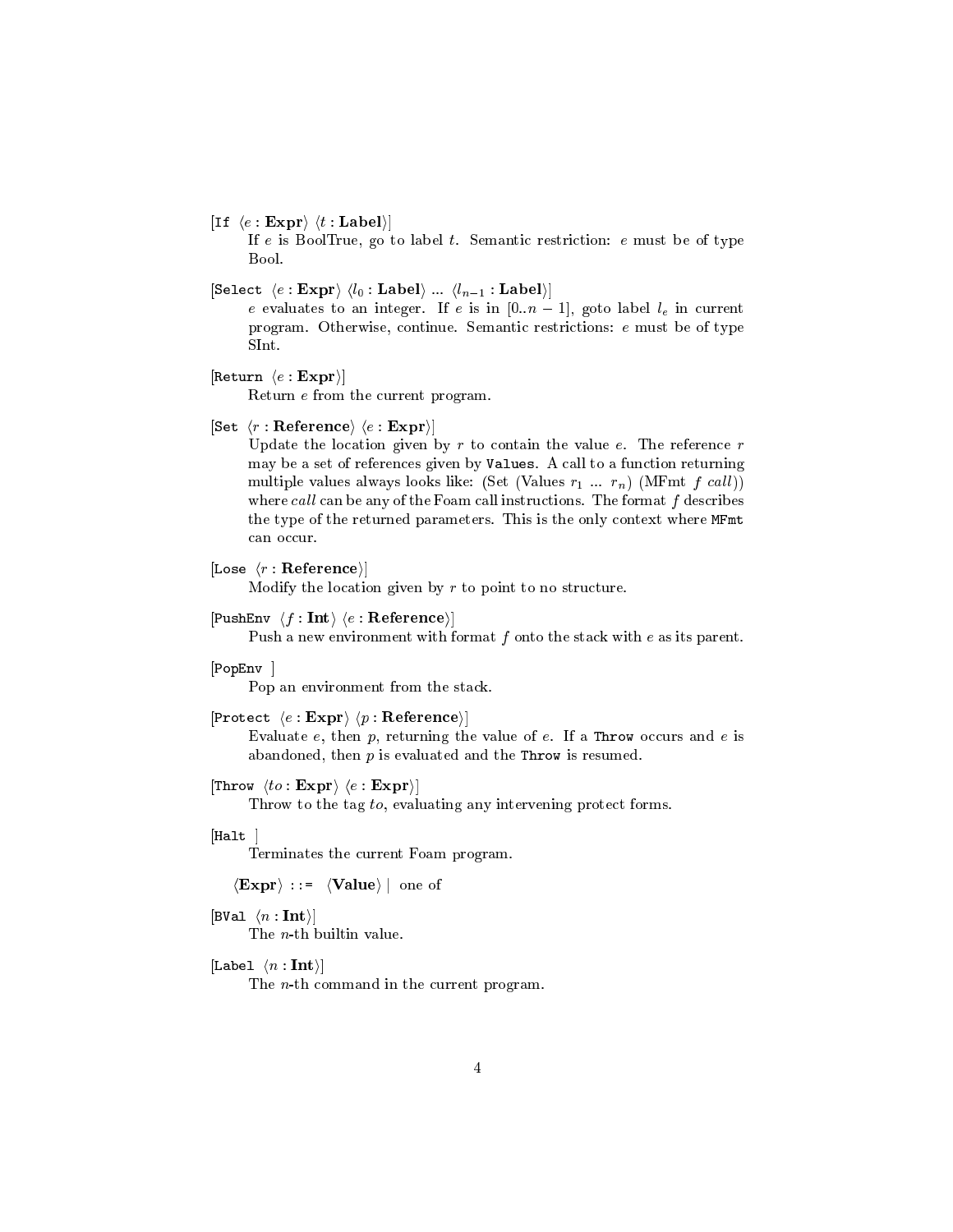[Cast  $\langle t : \textbf{Type} \rangle$   $\langle e : \textbf{Expr} \rangle$ ]

View value  $e$  as being of type  $t$ . Types other than DFLo may be cast freely to and from Word without loss of information.

 $\langle ANew \langle t : Type \rangle \langle e : Expr \rangle$ 

Form an array of  $e$  elements of type  $t$  filled with zeroes or nils of the appropriate type. e must be a SInt value.

 $[{\tt RNew} \ \langle f : {\bf Int} \rangle]$ 

Form a record with format  $f$ . The elements are filled with zeroes or nils of the appropriate types.

 $\lceil \texttt{TRNew } \langle f0:\textbf{Int} \rangle \langle f1:\textbf{Int} \rangle \langle s:\textbf{Expr} \rangle \rceil$ 

Form a record with trailing array whose initial part has format  $f_0$  and with  $s$  elements in its trailing array with element format  $f1$ .

- $[\text{RCopy } \langle f : \text{Int} \rangle \langle e : \text{Expr} \rangle]$ Copy the record  $e$  with format  $f$ .
- [BCall  $\langle o : \textbf{Int} \rangle$   $\langle e_0 : \textbf{Expr} \rangle$  ...  $\langle e_{n-1} : \textbf{Expr} \rangle$ ] Call builtin  $o$  on  $e_0...e_{n-1}$ . The expression (BCall o  $e_0...e_{n-1}$ ) is equivalent to (OCall t (BVal o) (Env -1)  $e_0...e_{n-1}$ ) where t is the return type of (BVal  $\circ$ ).
- [CCall  $\langle t : \textbf{Type} \rangle$   $\langle c : \textbf{Expr} \rangle$   $\langle e_0 : \textbf{Expr} \rangle$  ...  $\langle e_{n-1} : \textbf{Expr} \rangle$ ] Call closure c on  $e_0...e_{n-1}$ , returning type t. The expression (CCall t c  $(e_0...e_{n-1})$  is equivalent to (OCall t (CProg c') (CEnv c')  $e_0...e_{n-1}$ ) where  $c$  is possibly a temporary to avoid multiple evaluation.
- [OCall  $\langle t : Type \rangle \langle f : Expr \rangle \langle e : Reference \rangle \langle e_0 : Expr \rangle ... \langle e_{n-1} : Expr \rangle$ Call the program f on  $e_0...e_{n-1}$  in environment e, returning type t. The expression (OCall t f e  $e_0...e_{n-1}$ ) is equivalent to (PCall FOAM\_Proto\_Foam t f e  $e_0...e_{n-1}$
- [PCall  $\langle p: \text{Int} \rangle$   $\langle t: \text{Type} \rangle$   $\langle f: \text{Expr} \rangle$   $\langle e: \text{Reference} \rangle$   $\langle e_0: \text{Expr} \rangle ...$   $\langle e_{n-1}:$  $|\mathbf{Expr}\rangle|$

Call f with environment e and arguments  $e_0...e_{n-1}$ . e will be unused in the case of FOAM\_Proto\_C. according to protocol  $p$ , returning type  $t$ .

 $[\texttt{MFmt }\langle f:\textbf{Int}\rangle \langle c:\textbf{Expr}\rangle]$ 

Wrapping MFmt around a call indicates that the call returns multiple values. See Set for more information.

[Values  $\langle e_0 : \mathbf{Expr} \rangle$  ...  $\langle e_n : \mathbf{Expr} \rangle$ ]

Indicates multiple values. It can only occur in a return statement in a program returning multiple values, or on the left hand side of a Set instruction, when calling a function returning multiple values. See Set.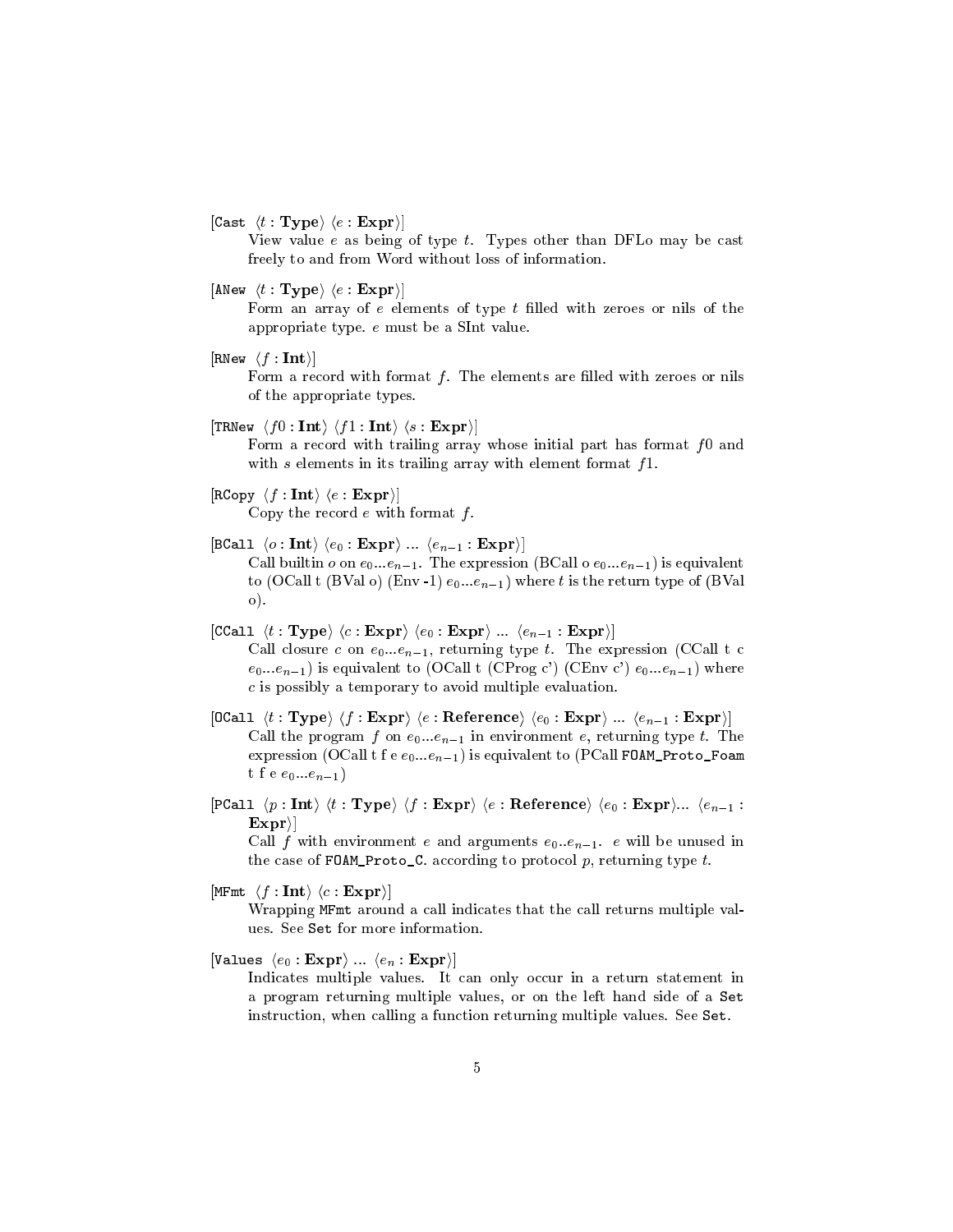$|$ Catch  $\langle tag : \mathbf{Name} \rangle \langle e : \mathbf{Expr} \rangle |$ 

Give rt a tag suitable for use with Throw, and evaluate the expression, which is returned. In the case of a throw to the tag, the value given by the throw is returned.

- $\langle$ Value $\rangle$  ::=  $\langle$ Reference $\rangle$  |  $\langle$ Data $\rangle$  $\langle$ **Reference** $\rangle$  ::= one of
- [AElt  $\langle t : \textbf{Type} \rangle \langle n : \textbf{Expr} \rangle \langle a : \textbf{Expr} \rangle$ ] The *n*-th element of the array  $a$ , viewed as an array with components of type t.
- $[RE1t \langle f : Int \rangle \langle r : Expr \rangle \langle n : Int \rangle]$ The *n*-th field of the record  $r$  with the  $f$ -th format in the current unit.
- [IRElt  $\langle f : \textbf{Int} \rangle \langle r : \textbf{Expr} \rangle \langle n : \textbf{Int} \rangle$ ]

The *n*-th field of the record with a trailing array  $r$  with the  $f$ -th format for the initial part of the record in the current unit.

- [TRE1t  $\langle f0 : \text{Int} \rangle \langle f1 : \text{Int} \rangle \langle r : \text{Expr} \rangle \langle index : \text{Expr} \rangle \langle n : \text{Int} \rangle$ ] The *n*-th field of the *index*-th element of the trailing array of  $r$  whose initial format is  $f0$  and whose trailing array element has format  $f1$  in the urrent unit.
- [EE1t  $\langle l : \text{Int} \rangle \langle n : \text{Int} \rangle \langle f : \text{Int} \rangle \langle e : \text{Reference} \rangle$ ] The *n*-th lexical of the *l*-th level in the environment  $e$  with the  $f$ -th format in the urrent unit.
- $[Const \langle n : Int \rangle]$ The *n*-th constant of the current unit.
- [Glo  $\langle n : \textbf{Int} \rangle$ ] The *n*-th global of the current unit.
- [Fluid  $\langle n : \text{Int} \rangle$ ] The *n*-th fluid of the current unit.
- $\lceil \text{Par} \ (n : \text{Int}) \rceil$ The  $n$ -th parameter of the current function.
- [Loc  $\langle n : \text{Int} \rangle$ ] The *n*-th local of the current function.
- $\left[ \text{Lex } \langle l : \text{Int} \rangle \langle n : \text{Int} \rangle \right]$ The *n*-th lexical of the *l*-th level (function or unit).
- $|Env \langle l : Int \rangle|$ Environment beginning  $l$  levels out in the current prog.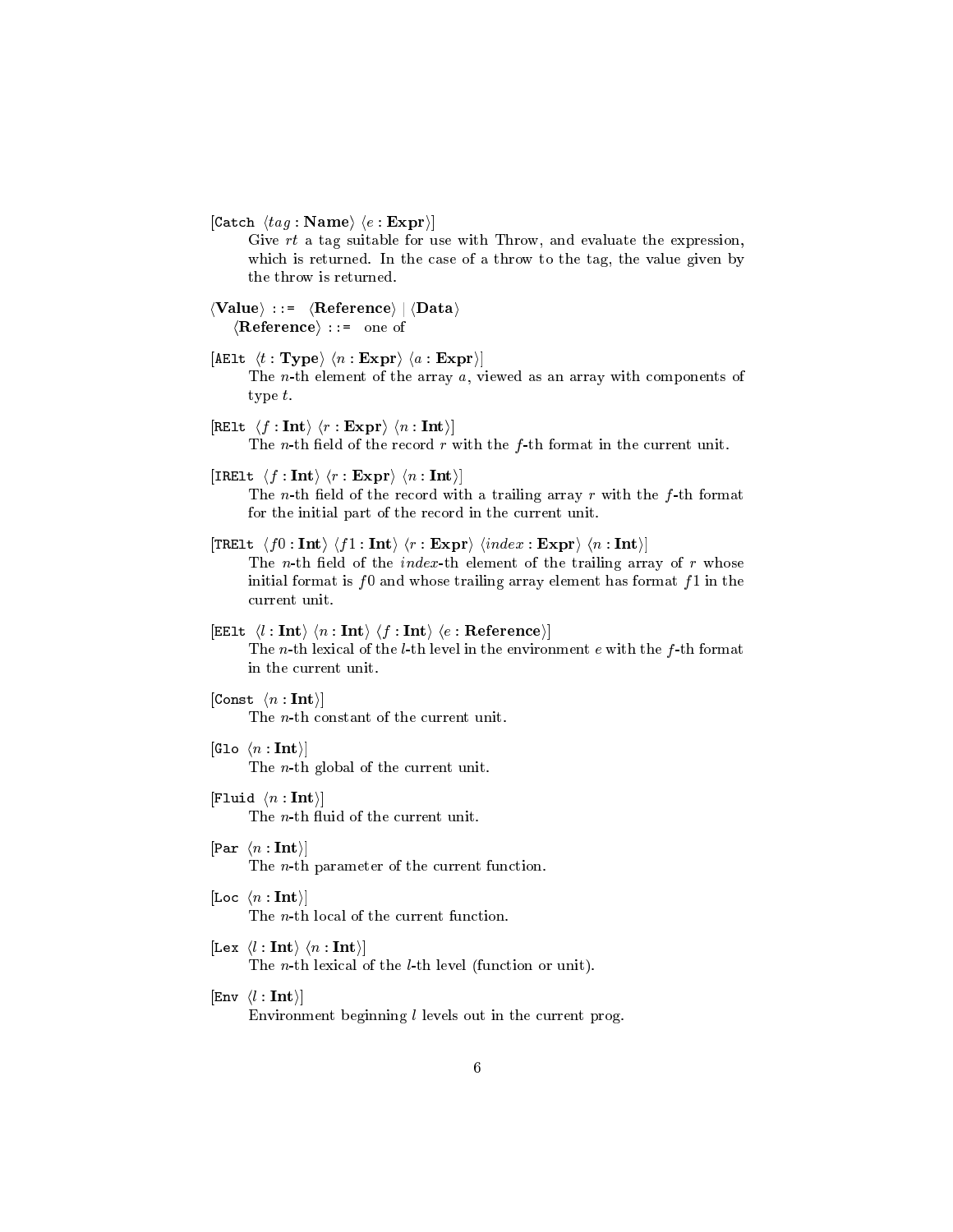$|EEnv \langle l : \text{int} \rangle \langle e : \text{Reference} \rangle |$ 

Environment beginning  $l$  levels out from the environment  $e$ .

- $[CEnv \langle c : Expr \rangle]$ The environment part of a losure.
- [CProg  $\langle c : \mathbf{Expr} \rangle$ ] The program part of a closure.
- $|EInfo \langle e : Expr \rangle|$ Information related to the environment e. e must be an environment. The result is of type Word.
- [PRef  $\langle r : \text{Int} \rangle \langle p : \text{Expr} \rangle$ ]

Information related to the prog  $p$ .  $p$  must be a prog.  $r$  indicates the field of the prog information structure. currently this can only be 0, which is the hash
ode of a fun
tion.

 $\langle \textbf{Data} \rangle$  ::= one of

 $[Ni1]$ 

Nothing. Distinguished value of type Nil.

- $[Char\ \langle char\ \textit{value} \rangle]$ Character. ASCII character set.
- [Bool  $\langle bit-value \rangle$ ] BoolFalse or BoolTrue.
- $[\text{Byte } \langle byte \text{value} \rangle]$ 0..255
- $[$ HInt  $\langle half-int-value \rangle]$ 2's omplement 16 bit integer
- $[\texttt{SInt} \ \langle single-int-value \rangle]$ 2's omplement 32 bit integer (at least 24 bit?)
- [BInt  $\langle bigint-value \rangle$ ] signed magnitude big integer, any no of bits.
- $[\texttt{SFlo} \ \langle \textit{single-float-value} \rangle]$ IEEE format
- $[DFlo \ \langle double\text{-}float\text{-}value \rangle]$ IEEE format
- [Arr  $\langle t : \textbf{Type} \rangle$   $\langle v_0 : \textbf{Value} \rangle$  ...  $\langle v_{n-1} : \textbf{Value} \rangle$ ]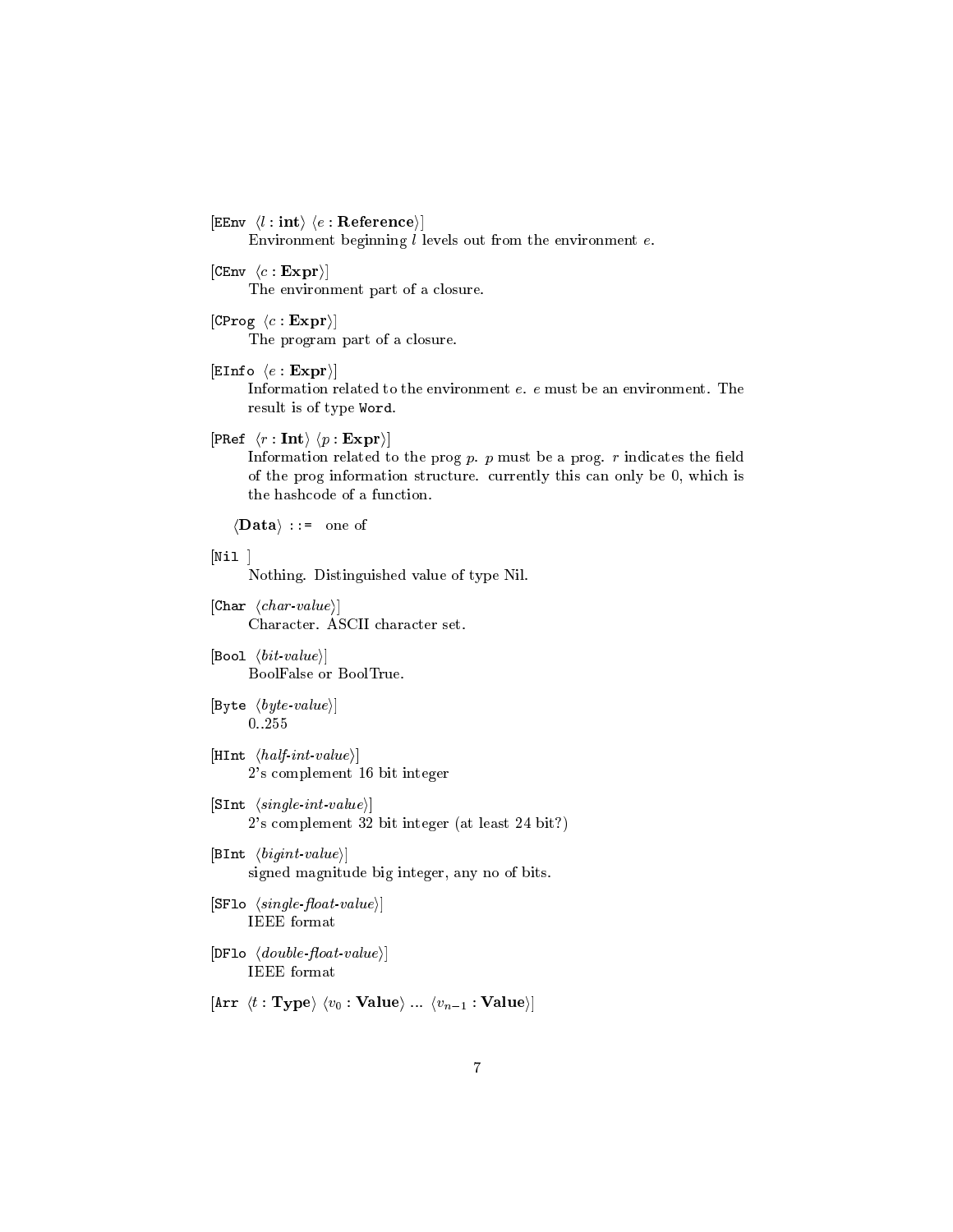[Rec  $\langle f : \text{Int} \rangle$   $\langle v_0 : \text{Value} \rangle$  ...  $\langle v_{n-1} : \text{Value} \rangle$ ]

 $\ket{\texttt{Prog}\ \langle n:\textbf{Int}\rangle\ \langle m:\textbf{Int}\rangle\ \langle t:\textbf{Type}\rangle\ \langle f:\textbf{Int}\rangle\ \langle b:\textbf{Int}\rangle\ \langle size:\textbf{Int}\rangle\ \langle time:\textbf{Int}\rangle}$  $\langle par : \textbf{DDecl} \rangle$   $\langle loc : \textbf{DDecl} \rangle$   $\langle lex : \textbf{DEnv} \rangle$   $\langle fluid : \textbf{DFluid} \rangle$   $\langle c_0 : \textbf{Cmd} \rangle$  $\langle c_1 : \mathbf{Cmd} \rangle \dots \langle c_{n-1} : \mathbf{Cmd} \rangle$ 

Program of size  $n$  bytes, and maximum label  $m$ , returning value of type t. If t has the value NOp then the program returns multiple values, where the format f describes the types of the values returned, otherwise f is 0. The integer  $b$  contains bits specifying whether: The program is a leaf. The program has side-effects. The program is a generator. The program has optimization info. The program contains OCalls. The program contains Consts. The program must or must not be inlined. The integer size is the number of nodes of the program  $+$  the size info of each Const prog which is referred in program. In other word, this is the growth that is expected inlining this program from another file. The integer time is the estimated time cost of the program. Of course, this is an approximation. par is the declaration of parameters. loc is the declaration of local variables. lex is an array of formats for the lexical levels. The commands  $c_0..c_{n-1}$  are performed in sequence.

[Clos  $\langle env : Value \rangle$   $\langle prog : Value \rangle$ ]

 $[$ Ptr  $\langle v : \textbf{Value} \rangle]$ 

 $\langle \textbf{Type} \rangle$  ::= one of

[Nil

Nothing. 1-element type. Distinguished value.

 $[Char]$ 

Character. E.g. 'a'

## $[Bool]$

 $0\ \mathrm{or}\ 1$ 

## [Byte]

Unsigned integer represented in 8 bits. Bool can be converted to Byte

## HInt

Half precision integer: Signed int in 16 bits Byte, Bool can be converted to HInt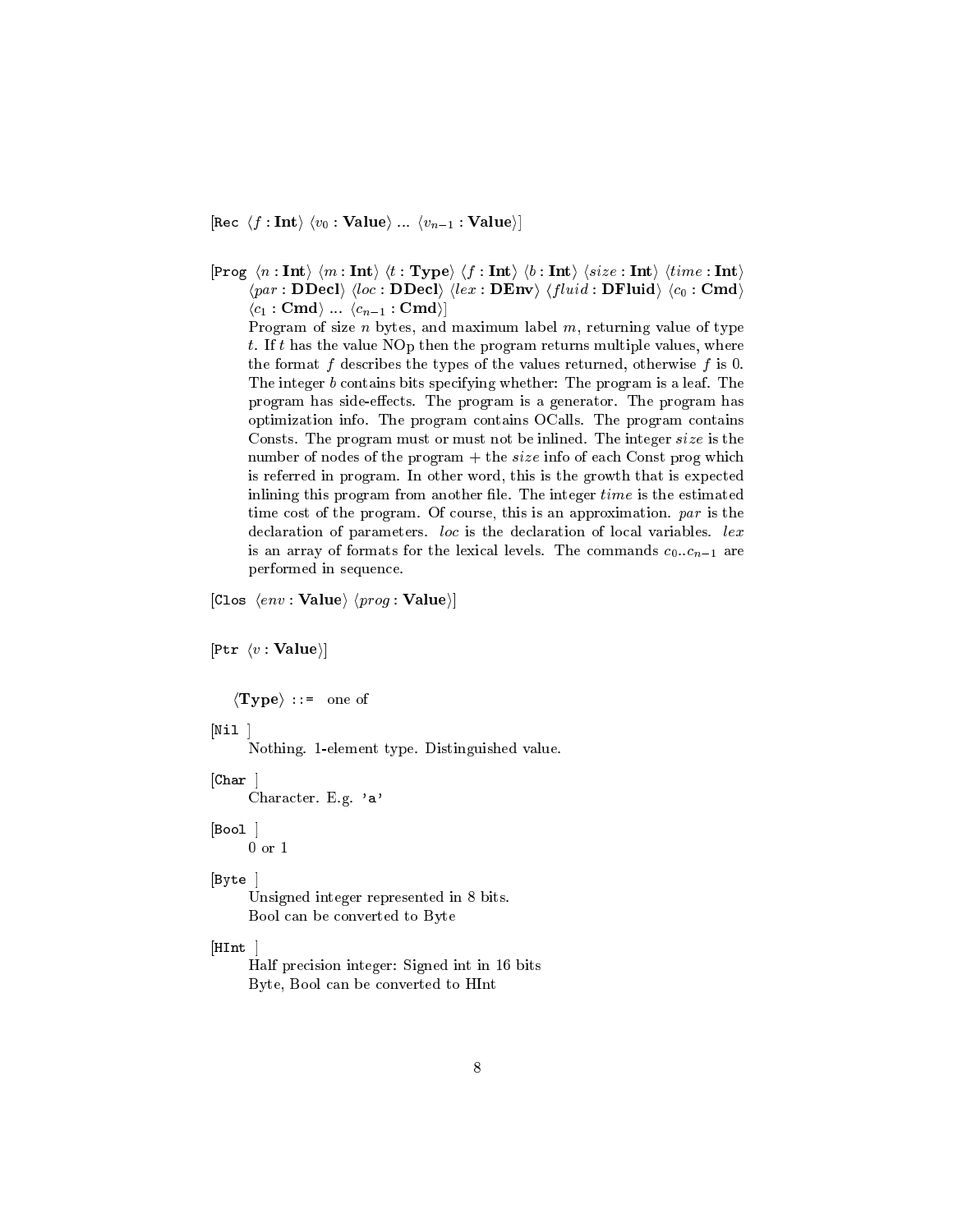# $[SInt]$

Single precision integer: Signed int in 32 bits HInt, Byte, Bool an be onverted to SInt

## $[Blnt]$

Signed integer of arbitrary number of bits.

## $[SFIo]$

Single precision floating point.

## $[DFlo]$

Double precision floating point. SFlo can be converted to DFlo

### $|\text{Arr}|$

Array (i.e. one dimensional array)

# $[Rec]$

Re
ord

# $[Env]$

Environment.

# $[{\rm Prog}]$

Program.

## $[Clos]$

Closure.

### $[Ptr]$

Pointer: Nil, BInt, Prog, Clos, Env, Arr, Re

### $[Word]$

Single precision arbitrary: Ptr, Char, Bool, Byte, Hint, SInt, SFlo.

# $[Arb]$

Arbitrary value: Word, DFlo

### $[NDp]$

Used for multiple types ontext. See Prog.

### 3 Protocols

A Protocol is used to describe the interface through which an object should be called or accessed. The following protocols are currently produced by the A<sup>,</sup> compiler.

FOAM Proto Foam Use a natural mapping for Foam objects: for variables this is typically a Lisp or  $C$  identifier with a name derived from the  $id$  field in the de
laration.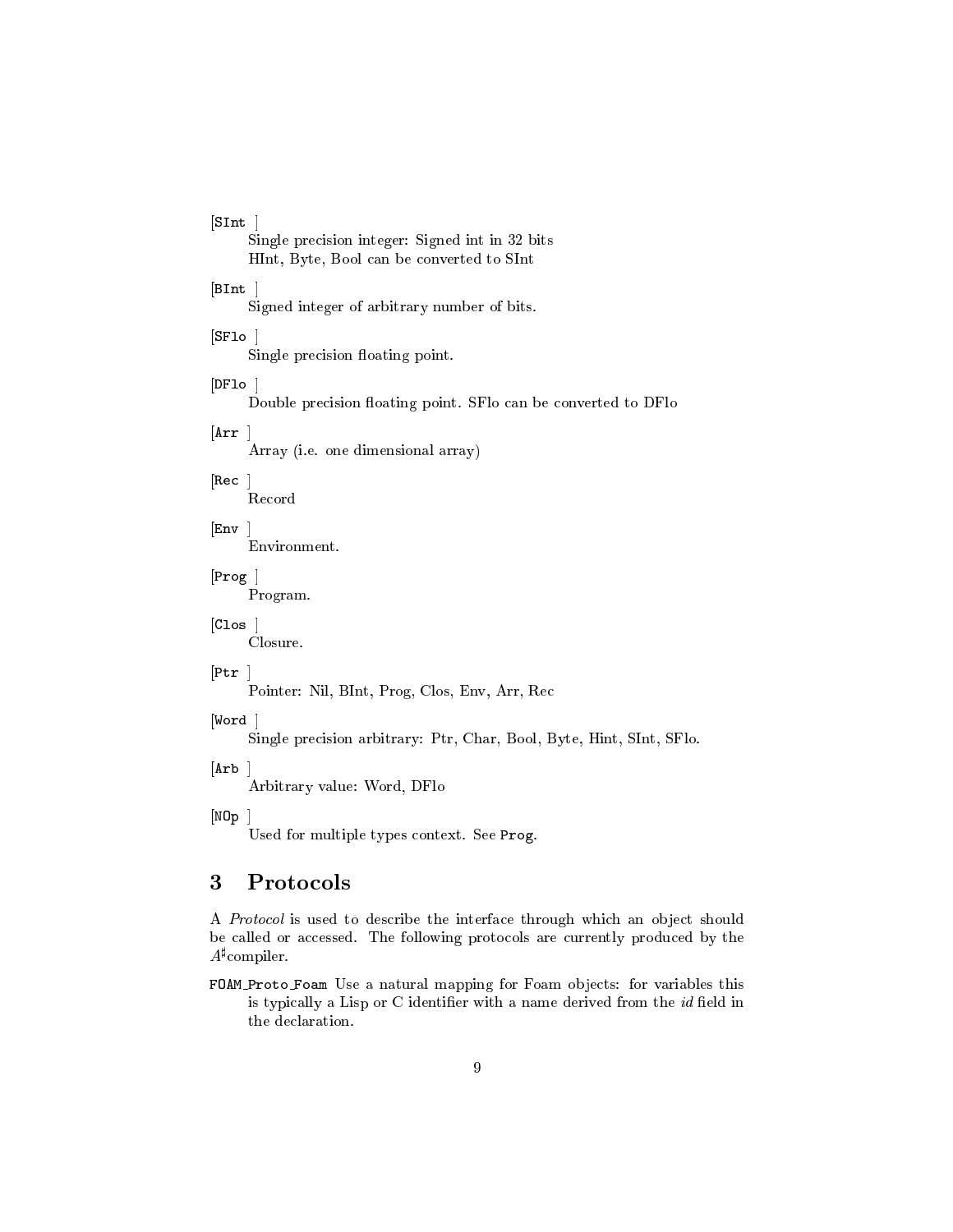- FOAM Proto Other Use a natural mapping for objects in the hosting system, for example  $C$  or Lisp identifiers with the same name as in the  $id$  field in the de
laration.
- FOAM Proto Init The object is an initializer for a unit, and so it should be alled before any other globals from that unit. Foam units initialize those units which they use, but the first one is expected to be called by the hosting environment.

The other protocols (FOAM Proto\_C, FOAM Proto\_Lisp, FOAM Proto\_Fortran) indicate that the particular object should be treated as coming from the appropriate language, or that it should be accessible from that language. In these cases, no manipulation of the  $id$  field occurs.

# $\overline{\mathbf{4}}$

These des
riptions are in the same order as in the enumeration foam.h. This list is expe
ted to grow somewhat, as needed.

#### 4.1 Operations on type Bool  $4.1$

Type Bool contains the values 'false' and 'true'. Values of this type are used to ontrol the sequen
e of program evaluation. In a C implementation the values an be represented as the integers 0 and 1. In a Lisp implementation the values an be represented as Nil and T.

| BoolFalse: |              | $\rightarrow$ | <b>Bool</b> |
|------------|--------------|---------------|-------------|
| BoolTrue:  |              | $\rightarrow$ | <b>Bool</b> |
| BoolNot:   | (Bool)       | $\rightarrow$ | <b>Bool</b> |
| BoolAnd:   | (Bool, Bool) | $\rightarrow$ | Bool        |
| BoolOr:    | (Bool, Bool) | $\rightarrow$ | Bool        |
| BoolEQ:    | (Bool, Bool) | $\rightarrow$ | Bool        |
| BoolNE:    | (Bool, Bool) | $\rightarrow$ | Bool        |
|            |              |               |             |

BoolAnd and BoolOr are not onditional, that is both the arguments are evaluated in every ase.

# 4.2 Operations on type Char

Type Char contains letters, numerals and other text constituents. Char Data may need to be converted to a native character set (e.g. EBCDIC) for an implementation. CharLower and CharUpper onvert the ase of letters and do not modify other character values. CharOrd converts a character to a small integer and CharNum does the reverse.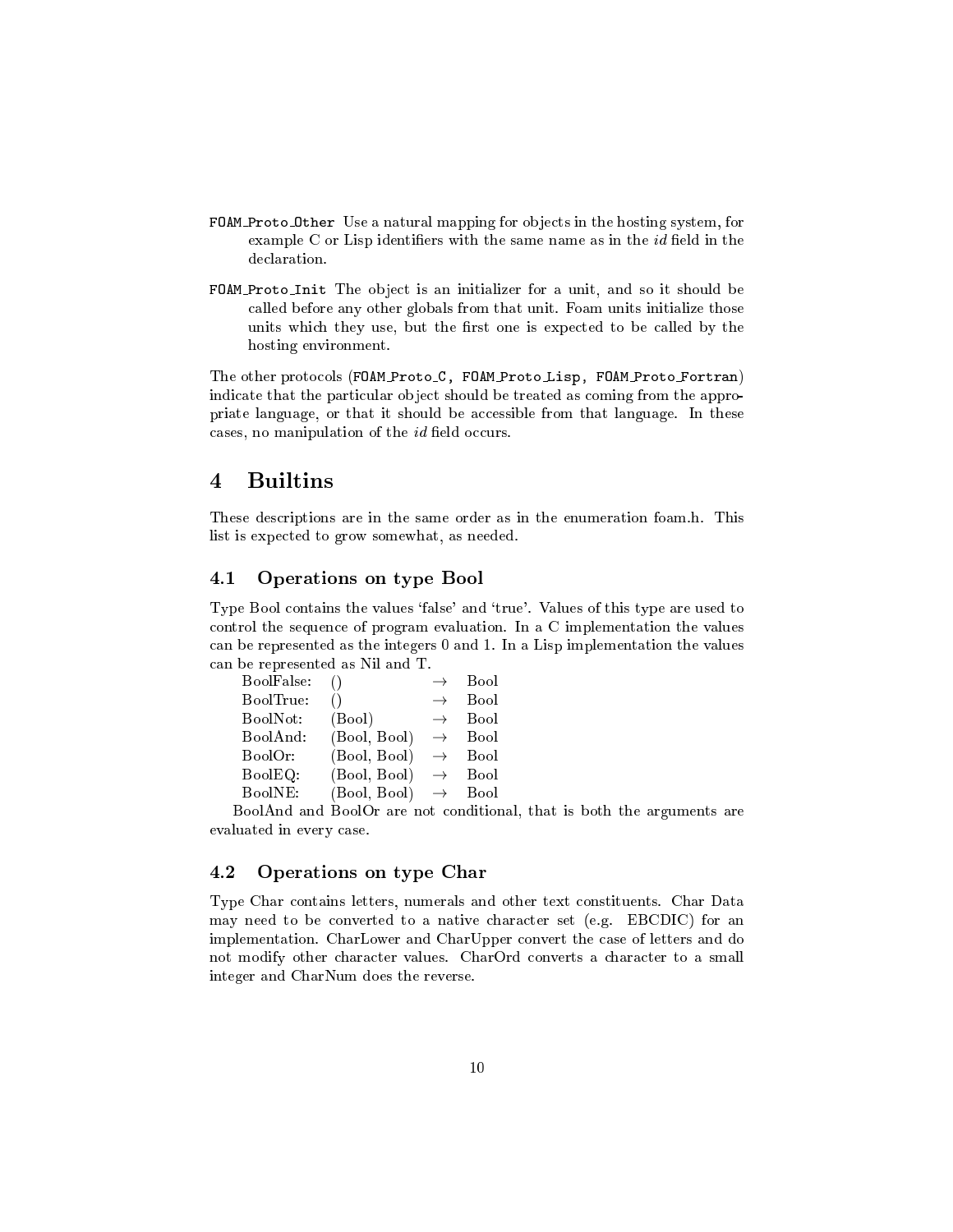| CharSpace:              |                 | $\rightarrow$ | Char         |
|-------------------------|-----------------|---------------|--------------|
| CharNewline:            | ()              | $\rightarrow$ | Char         |
| ${\rm CharMin}\colon$   | $\left(\right)$ | $\rightarrow$ | ${\rm Char}$ |
| CharMax:                |                 | $\rightarrow$ | ${\rm Char}$ |
| CharIsDigit:            | (Char)          | $\rightarrow$ | <b>Bool</b>  |
| ${\rm Char Is Letter:}$ | (Char)          | $\rightarrow$ | Bool         |
| CharEQ:                 | (Char, Char)    | $\rightarrow$ | Bool         |
| ${\rm CharNE}\colon$    | (Char, Char)    | $\rightarrow$ | <b>Bool</b>  |
| CharLT:                 | (Char, Char)    | $\rightarrow$ | Bool         |
| CharLE:                 | (Char, Char)    | $\rightarrow$ | Bool         |
| CharLower:              | (Char)          | $\rightarrow$ | ${\rm Char}$ |
| CharUpper:              | (Char)          | $\rightarrow$ | ${\rm Char}$ |
| ${\rm CharOrd:}$        | (Char)          | $\rightarrow$ | ${\rm SInt}$ |
| CharNum:                | (SInt)          | $\rightarrow$ | ${\rm Char}$ |

# 4.3 Operations on type SFlo

SFlo is single precision floating point. SFloMax is the largest positive number. SFloEpsilon is the smallest positive number whi
h an be represented. SFloMin is the most negative number whi
h an be represented. This type is used primarily for storing large quantities of floating pt data. In the tree form of Foam, SFlo values are represented in a machine-dependent single precision floating point format. The linear representation presently uses IEEE single precision format, however, this will change to extended single precision format.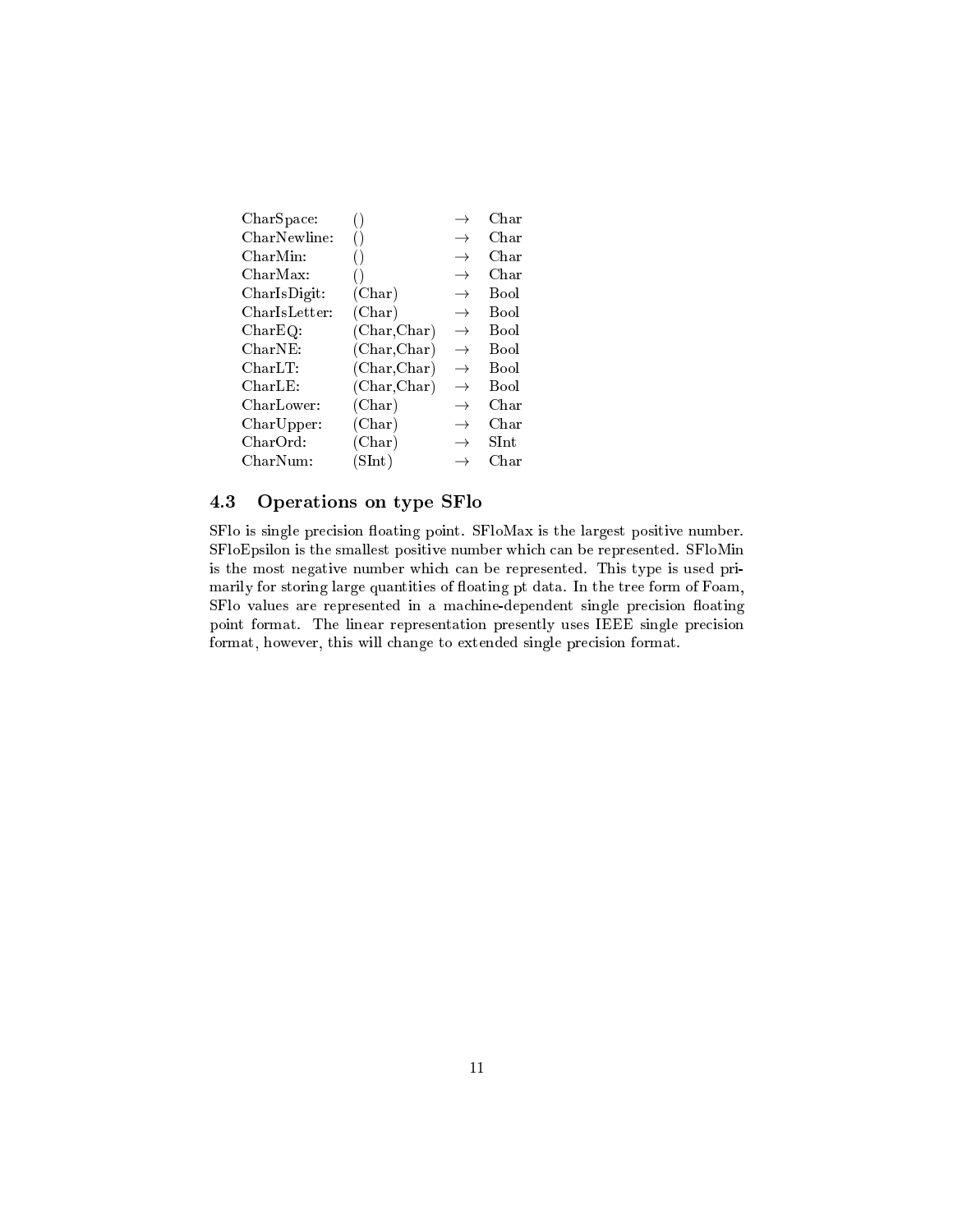|                  | $\rightarrow$    | ${\rm SFlo}$  |
|------------------|------------------|---------------|
|                  | $\rightarrow$    | ${\rm SFlo}$  |
|                  | $\rightarrow$    | ${\rm SFlo}$  |
|                  | $\rightarrow$    | ${\rm SFlo}$  |
| 0                | $\rightarrow$    | ${\rm SFlo}$  |
| (SFlo)           | $\rightarrow$    | Bool          |
| (SFlo)           | $\rightarrow$    | Bool          |
| (SFlo)           | $\rightarrow$    | <b>Bool</b>   |
| (SFlo,SFlo)      | $\rightarrow$    | Bool          |
| (SFlo,SFlo)      | $\rightarrow$    | Bool          |
| (SFlo,SFlo)      | $\rightarrow$    | Bool          |
| (SFlo,SFlo)      | $\rightarrow$    | Bool          |
| (SFlo)           | $\rightarrow$    | SFlo          |
| (SFlo,SFlo)      | $\rightarrow$    | SFlo          |
| (SFlo,SFlo)      | $\rightarrow$    | $_{\rm SFlo}$ |
| (SFlo,SFlo)      | $\rightarrow$    | $_{\rm SFlo}$ |
| (SFlo,SFlo,SFlo) | $\rightarrow$    | $_{\rm SFlo}$ |
| (SFlo,SFlo)      | $\rightarrow$    | $_{\rm SFlo}$ |
| (SFlo, SInt)     | $\rightarrow$    | $_{\rm SFlo}$ |
| (SFlo,BInt)      | $\rightarrow$    | $_{\rm SFlo}$ |
| (SFlo)           | $\rightarrow$    | <b>BInt</b>   |
| (SFlo)           | $\rightarrow$    | BInt          |
| (SFlo)           | $\rightarrow$    | BInt          |
| (SFlo)           | $\rightarrow$    | BInt          |
|                  | 0<br>0<br>0<br>0 |               |

# 4.4 Operations on type DFlo

DFlo is double precision floating point. In the tree form of Foam, DFlo values are represented in a machine-dependent double precision floating point format. The linear representation presently uses IEEE double precision format, however, this will change to extended double precision format.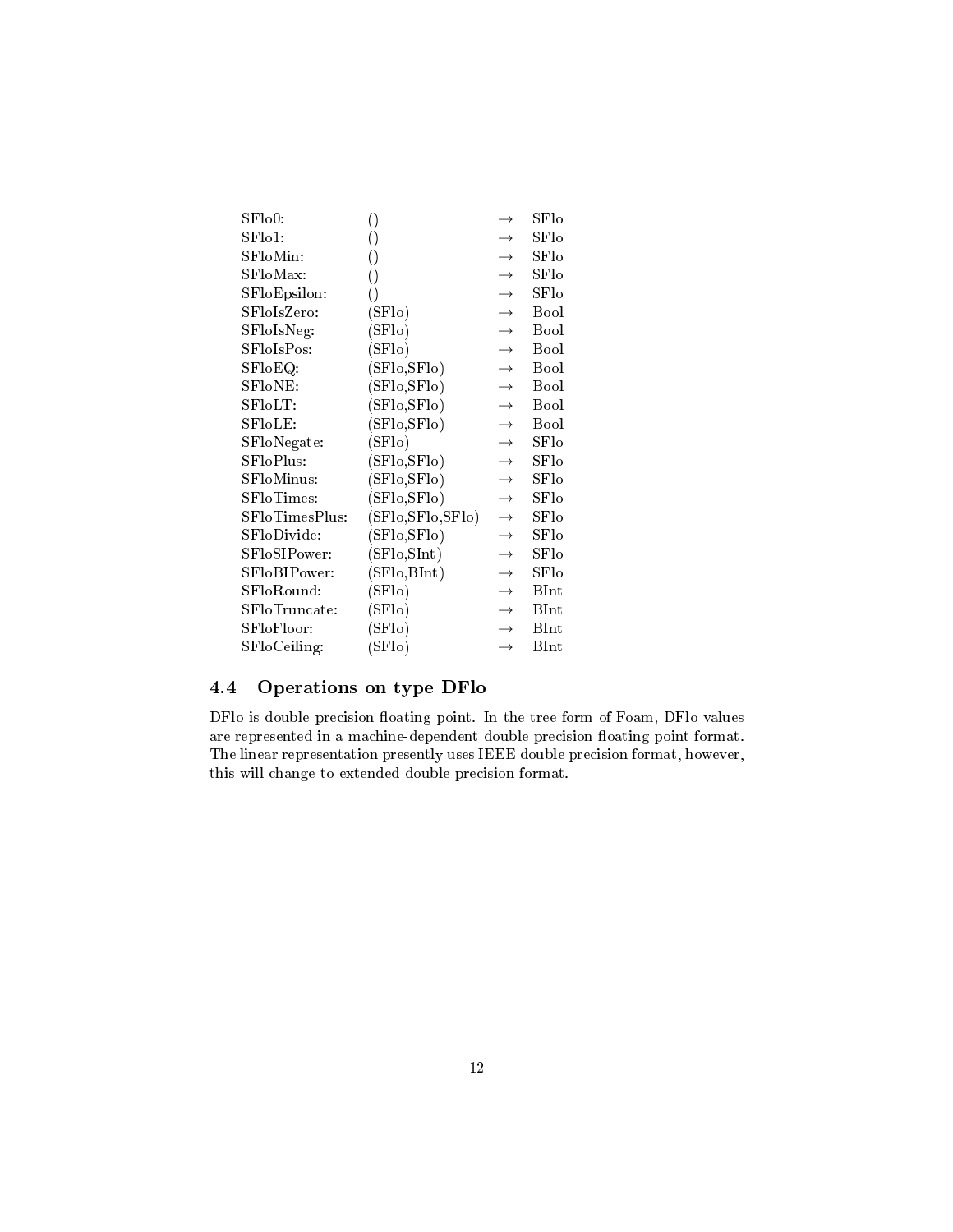| DFlo0:         | ()               | $\rightarrow$ | DF10             |
|----------------|------------------|---------------|------------------|
| DF101:         | ()               | $\rightarrow$ | DF10             |
| DFloMin:       | ()               | $\rightarrow$ | DF <sub>lo</sub> |
| DFloMax:       | ()               | $\rightarrow$ | DF10             |
| DFloEpsilon:   | ()               | $\rightarrow$ | DF10             |
| DFloIsZero:    | (DFlo)           | $\rightarrow$ | <b>Bool</b>      |
| DFloIsNeg:     | (DFlo)           | $\rightarrow$ | Bool             |
| DFloIsPos:     | (DFlo)           | $\rightarrow$ | <b>Bool</b>      |
| DFloEQ:        | (DFlo,DFlo)      | $\rightarrow$ | Bool             |
| DFloNE:        | (DFlo,DFlo)      | $\rightarrow$ | Bool             |
| DFloLT:        | (DFlo,DFlo)      | $\rightarrow$ | Bool             |
| DFloLE:        | (DFlo,DFlo)      | $\rightarrow$ | Bool             |
| DFloNegate:    | (DFlo)           | $\rightarrow$ | DF10             |
| DFloPlus:      | (DFlo,DFlo)      | $\rightarrow$ | DF <sub>lo</sub> |
| DFloMinus:     | (DFlo,DFlo)      | $\rightarrow$ | DF10             |
| DFloTimes:     | (DFlo,DFlo)      | $\rightarrow$ | DFlo             |
| DFloTimesPlus: | (DFlo,DFlo,DFlo) | $\rightarrow$ | DFlo             |
| DFloDivide:    | (DFlo,DFlo)      | $\rightarrow$ | DFlo             |
| DFloSIPower:   | (DFlo, SInt)     | $\rightarrow$ | DFlo             |
| DFloBIPower:   | (DFlo, BInt)     | $\rightarrow$ | DF10             |
| DFloRound:     | (DFlo)           | $\rightarrow$ | BInt             |
| DFloTruncate:  | (DFlo)           | $\rightarrow$ | <b>BInt</b>      |
| DFloFloor:     | (DFlo)           | $\rightarrow$ | <b>BInt</b>      |
| DFloCeiling:   | (SFlo)           | $\rightarrow$ | $_{\rm BInt}$    |

# 4.5 Operations on type Byte

Type Byte is used to compactly represent small positive integers. This is primarily useful in arrays. To ompute with Byte values, onvert them to SInt first. Type Byte must be able to represent at least the values  $0.2^{**}$ 7-1. Bytes are used for numeric data and are never subject to character set conversion.

Byte0: ()  $\rightarrow$  Byte Bytel: ()  $\rightarrow$  Byte ByteMin: ()  $\rightarrow$  Byte ByteMax:  $() \rightarrow B$ yte

# 4.6 Operations on type HInt

Type HInt is used to compactly represent small signed "half precision" integers. This is primarily useful in arrays. Type HInt must be able to represent at least the values  $-2***15..2***15-1$ .

| HInt0:          | $\left( \right)$ | HInt  |
|-----------------|------------------|-------|
| $\text{HInt1:}$ | $\left( \right)$ | HInt  |
| HIntMin:        | $\left( \right)$ | HInt. |
| HIntMax:        |                  | HInt. |
|                 |                  |       |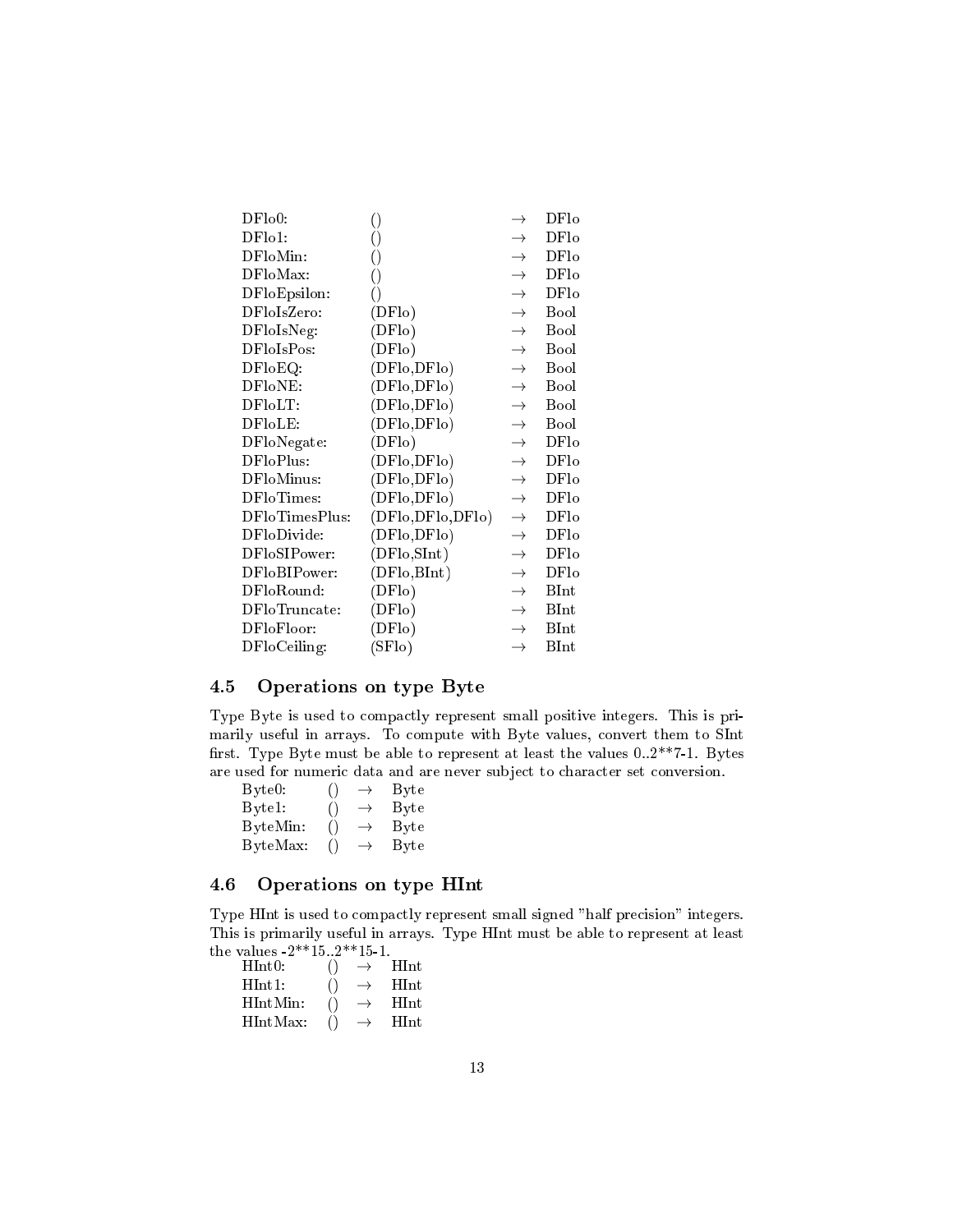# 4.7 Operations on type SInt

Type SInt is used to represent signed "single precision" integers. Type SInt must be able to represent at least the values -2\*\*23..2\*\*23-1.

The values behave as if represented in two's complement for the logical operations (Bool, Not, And, Or). If arithmetic operations overflow, the result is not defined and may or may not equal the true value modulo  $2^{**}$  machinewordsize. The operations SIntPlusMod, SIntMinusMod, SIntTimesMod require their first 2 arguments to be in the range 0.m-1, for  $m =$  third argument. Otherwise the result is not defined. The operation SIntLength is the number of bits required to represent the number in two's complement and in particular can be less than the word size. SIntShift is an arithmetic shift. The second argument is the number of bits to shift by. +ve implies shift up. -ve implies shift down. SIntBool $(x, i)$  returns the i'th bit of x.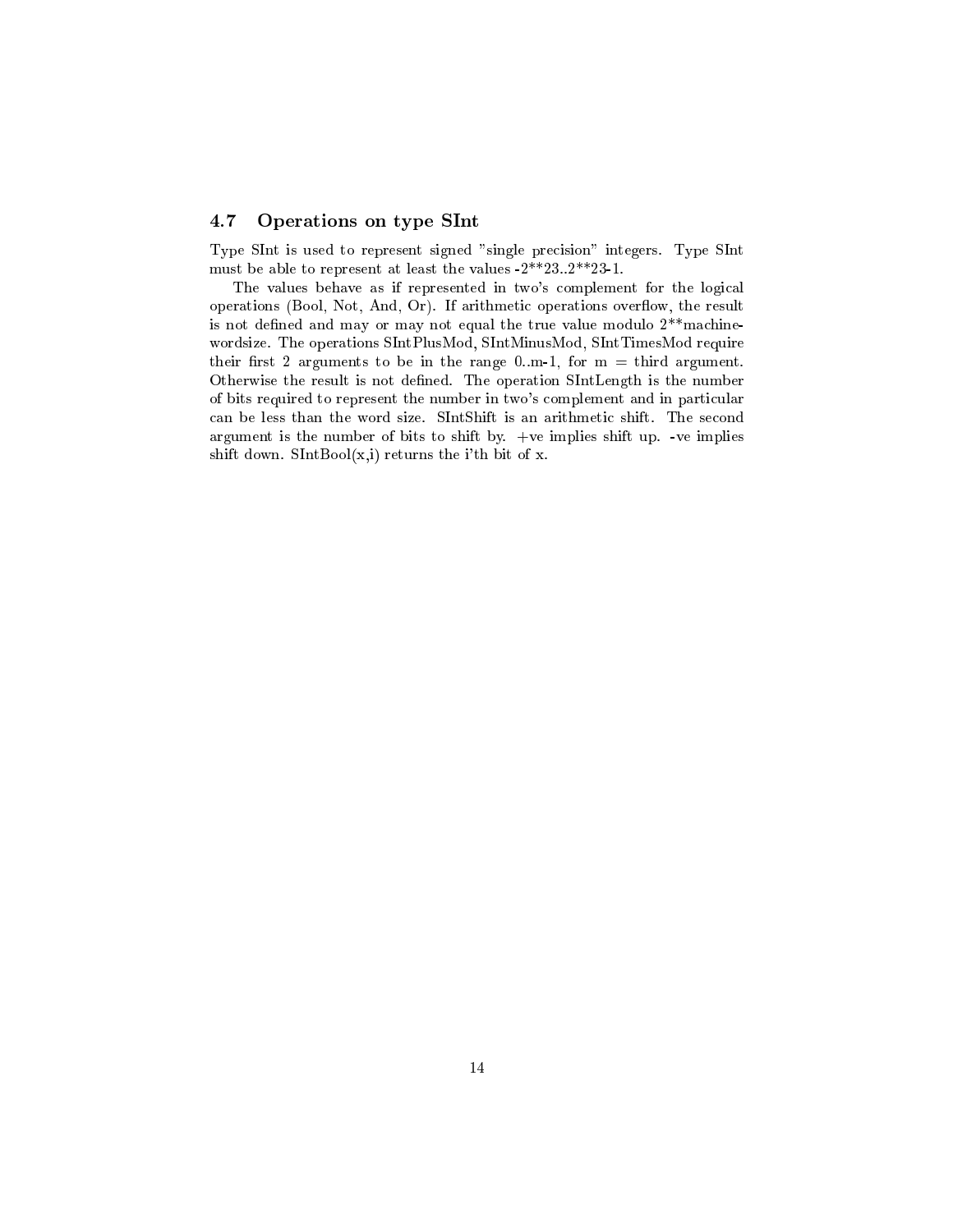| SInt0:                                                           | $\left(\right)$    | $\rightarrow$ | SInt          |
|------------------------------------------------------------------|--------------------|---------------|---------------|
| SInt1:                                                           | $\left(\right)$    | $\rightarrow$ | SInt          |
| SInt Min:                                                        | 0                  | $\rightarrow$ | SInt          |
| SInt Max:                                                        | ()                 | $\rightarrow$ | SInt          |
| SInt IsZero:                                                     | (SInt)             | $\rightarrow$ | Bool          |
| SInt IsNeg:                                                      | (SInt)             | $\rightarrow$ | Bool          |
| SIntIsPos:                                                       | (SInt)             | $\rightarrow$ | Bool          |
| SInt Is Even:                                                    | (SInt)             | $\rightarrow$ | Bool          |
| SIntIsOdd:                                                       | (SInt)             | $\rightarrow$ | Bool          |
| $SIntEQ$ :                                                       | (SInt, SInt)       | $\rightarrow$ | Bool          |
| SIntNE:                                                          | (SInt, SInt)       | $\rightarrow$ | Bool          |
| $SIntLT$ :                                                       | (SInt, SInt)       | $\rightarrow$ | Bool          |
| SIntLE:                                                          | (SInt, SInt)       | $\rightarrow$ | Bool          |
| SInt Negate:                                                     | (SInt)             | $\rightarrow$ | SInt          |
| SInt Prev:                                                       | (SInt)             | $\rightarrow$ | SInt          |
| SInt Next:                                                       | (SInt)             | $\rightarrow$ | SInt          |
| SIntPlus:                                                        | (SInt, SInt)       | $\rightarrow$ | SInt          |
| SInt Minus:                                                      | (SInt, SInt)       | $\rightarrow$ | $_{\rm SInt}$ |
| SInt Times:                                                      | (SInt, SInt)       | $\rightarrow$ | SInt          |
| SIntTimesPlus:                                                   | (SInt, SInt, SInt) | $\rightarrow$ | $_{\rm SInt}$ |
| SIntMod:                                                         | (SInt, SInt)       | $\rightarrow$ | $_{\rm SInt}$ |
| SIntQuo:                                                         | (SInt, SInt)       | $\rightarrow$ | SInt          |
| SIntRem:                                                         | (SInt, SInt)       | $\rightarrow$ | SInt          |
| SIntDivide:                                                      | (SInt, SInt)       | $\rightarrow$ | (SInt, SInt)  |
| SIntGcd                                                          | (SInt, SInt)       | $\rightarrow$ | SInt          |
| SIntSIPower:                                                     | (SInt, SInt)       | $\rightarrow$ | SInt          |
| SInt BIPower:                                                    | (SInt, BInt)       | $\rightarrow$ | SInt          |
| SIntPlusMod:                                                     | (SInt, SInt, SInt) | $\rightarrow$ | SInt          |
| SInt Minus Mod:                                                  | (SInt, SInt, SInt) | $\rightarrow$ | SInt          |
| SIntTimesMod:                                                    | (SInt, SInt, SInt) | $\rightarrow$ | SInt          |
| SIntLength:                                                      | (SInt)             | $\rightarrow$ | $_{\rm SInt}$ |
| SIntShift:                                                       | (SInt, SInt)       | $\rightarrow$ | SInt          |
| SInt Bit:                                                        | (SInt, SInt)       | $\rightarrow$ | Bool          |
| SInt Not:                                                        | (SInt)             | $\rightarrow$ | $_{\rm SInt}$ |
| $\mathop{\mathrm{SInt}}\nolimits\mathop{\mathrm{And}}\nolimits:$ | (SInt, SInt)       | $\rightarrow$ | SInt          |
| ${\rm SIntOr:}$                                                  | (SInt, SInt)       | $\rightarrow$ | SInt          |

### Operations on type BInt 4.8

Type BInt is used to represent integers which may be arbitrarily large. The operations on BInt require dynamic memory allocation and garbage collection. BIntIsSmall tests whether a value could be represented as a SInt. Operations have the same meaning as for SInt but will never overflow.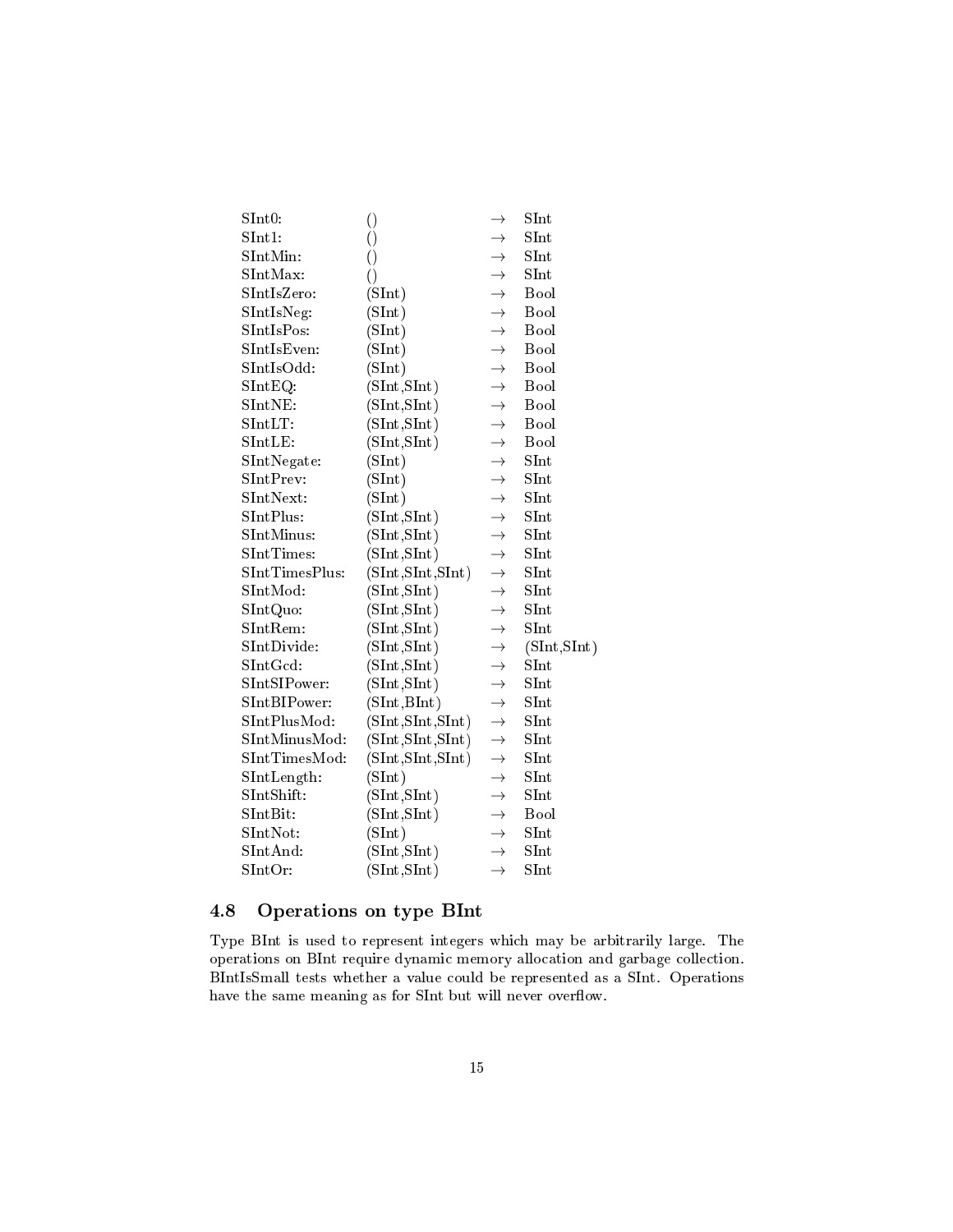| BInt0:         | 0                  | $\rightarrow$ | BInt         |
|----------------|--------------------|---------------|--------------|
| BInt1:         | 0                  | $\rightarrow$ | <b>BInt</b>  |
| BIntIsZero:    | (BInt)             | $\rightarrow$ | Bool         |
| BIntIsNeg:     | (BInt)             | $\rightarrow$ | Bool         |
| BIntIsPos:     | (BInt)             | $\rightarrow$ | Bool         |
| BIntIsEven:    | (BInt)             | $\rightarrow$ | Bool         |
| BIntIsOdd:     | (BInt)             | $\rightarrow$ | Bool         |
| BIntIsSingle:  | (BInt)             | $\rightarrow$ | Bool         |
| $BIntEQ$ :     | (BInt, BInt)       | $\rightarrow$ | Bool         |
| BIntNE:        | (BInt, BInt)       | $\rightarrow$ | Bool         |
| BIntLT:        | (BInt, BInt)       | $\rightarrow$ | Bool         |
| BIntLE:        | (BInt, BInt)       | $\rightarrow$ | Bool         |
| BIntNegate:    | (BInt)             | $\rightarrow$ | BInt         |
| BIntPrev:      | (BInt)             | $\rightarrow$ | BInt         |
| BIntNext:      | (BInt)             | $\rightarrow$ | BInt         |
| BIntPlus:      | (BInt, BInt)       | $\rightarrow$ | <b>BInt</b>  |
| BIntMinus:     | (BInt, BInt)       | $\rightarrow$ | <b>BInt</b>  |
| BIntTimes:     | (BInt, BInt)       | $\rightarrow$ | <b>BInt</b>  |
| BIntTimesPlus: | (BInt, BInt, BInt) | $\rightarrow$ | <b>BInt</b>  |
| BIntMod:       | (BInt, BInt)       | $\rightarrow$ | BInt         |
| BIntQuo:       | (BInt, BInt)       | $\rightarrow$ | <b>BInt</b>  |
| BIntRem:       | (BInt, BInt)       | $\rightarrow$ | BInt         |
| BIntDivide:    | (BInt, BInt)       | $\rightarrow$ | (BInt, BInt) |
| BIntGcd:       | (BInt, BInt)       | $\rightarrow$ | BInt         |
| BIntSIPower:   | (BInt, SInt)       | $\rightarrow$ | <b>BInt</b>  |
| BIntBIPower:   | (BInt, BInt)       | $\rightarrow$ | BInt         |
| BIntLength:    | (BInt)             | $\rightarrow$ | <b>SBInt</b> |
| BIntShift:     | (BInt, SBInt)      | $\rightarrow$ | <b>BInt</b>  |
| BIntBit:       | (BInt, SInt)       | $\rightarrow$ | Bool         |
|                |                    |               |              |

# 4.9 Operations on type Ptr

| PtrNil:   | $\left( \right)$ | $\rightarrow$ | $P_{tr}$    |
|-----------|------------------|---------------|-------------|
| PtrIsNil: | (Put)            | $\rightarrow$ | <b>Bool</b> |
| PtrEO:    | (Ptr, Ptr)       | $\rightarrow$ | Bool        |
| PtrNE:    | (Pr, Ptr)        | $\rightarrow$ | <b>Bool</b> |

# 4.10 Text operations

FormatXxx takes a value of type Xxx, a character array and an integer index. The operation formats the value into the character array starting at the position given by the integer. The result is the number of characters placed in the array.

ScanXxx is the opposite of FormatXxx. It produces a value of type Xxx from the contents of the character array. The SInt argument is the index of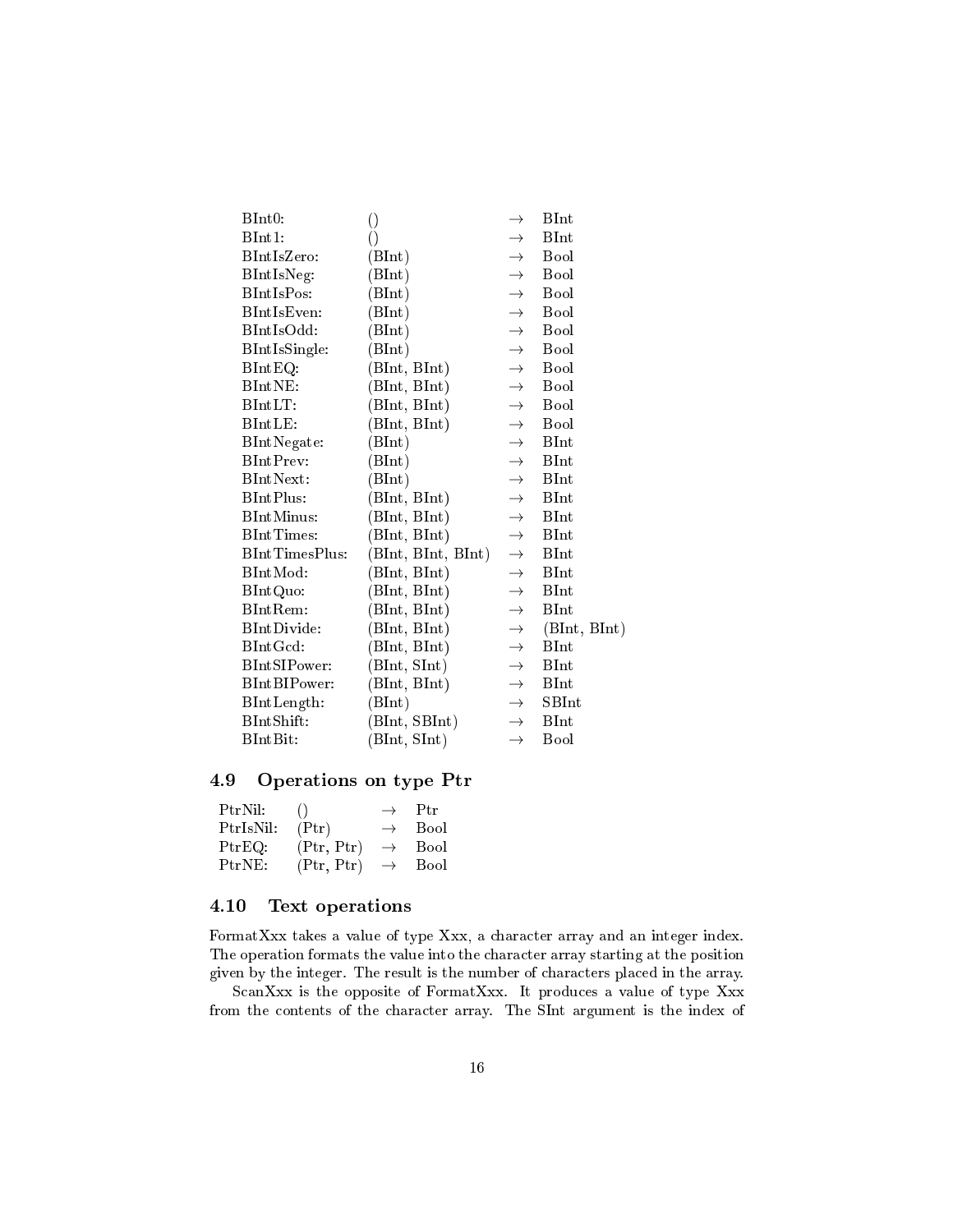the array element to start at and the SInt return value is the index of the first uns
anned array element following.

| FormatSFlo:  | (SFlo, Arr, SInt) |               | $\rightarrow$ | ${\rm SInt}$          |
|--------------|-------------------|---------------|---------------|-----------------------|
| Format DFlo: | (DFlo, Arr, SInt) |               | $\rightarrow$ | ${\rm SInt}$          |
| Format SInt: | (SInt, Arr, SInt) |               | $\rightarrow$ | $\operatorname{SInt}$ |
| Format BInt: | (BInt, Arr, SInt) |               |               | $\rightarrow$ SInt    |
| ScanSFlo:    | (Arr, SInt)       | $\rightarrow$ | (SFlo, SInt)  |                       |
| ScanDFlo:    | (Arr, SInt)       | $\rightarrow$ | (DFlo, SInt)  |                       |
| ScanSInt:    | (Arr, SInt)       | $\rightarrow$ | (SInt, SInt)  |                       |
| ScanBInt:    | (Arr, SInt)       | $\rightarrow$ | (BInt, SInt)  |                       |

# 4.11 Conversion Operations

| SFloToDFlo:                                  | (SFlo)                  | $\rightarrow$ | DFlo                  |
|----------------------------------------------|-------------------------|---------------|-----------------------|
| DFloToSFlo:                                  | (DFlo)                  | $\rightarrow$ | SFD                   |
| ByteToSInt:                                  | (B <sub>y</sub> te)     | $\rightarrow$ | ${\rm SInt}$          |
| ${\rm SIntToByte}$ :                         | (SInt)                  | $\rightarrow$ | Byte                  |
| $\operatorname{HIntToSInt}$ :                | (HInt)                  | $\rightarrow$ | ${\rm SInt}$          |
| $\text{SIntToHInt:}$                         | (SInt)                  | $\rightarrow$ | $_{\rm HInt}$         |
| ${\rm SIntToBInt}\colon$                     | (SInt)                  | $\rightarrow$ | $_{\rm BInt}$         |
| $\operatorname{BIntToSInt}$ :                | (BInt)                  | $\rightarrow$ | ${\rm SInt}$          |
| ${\rm SIntToS Flo:}$                         | (SInt)                  | $\rightarrow$ | $_{\rm SFlo}$         |
| $\operatorname{SIntTopFlo:}$                 | (SInt)                  | $\rightarrow$ | DFlo                  |
| $\operatorname{BIntToSFlo:}$                 | (BInt)                  | $\rightarrow$ | $_{\rm SFlo}$         |
| $\operatorname{BIntTop}$ Flo:                | (BInt)                  | $\rightarrow$ | DFlo                  |
| ${\rm PrToSInt}\colon$                       | $(\mathrm{Ptr})$        | $\rightarrow$ | $_{\rm SInt}$         |
| ${\rm SInt ToPtr:}$                          | (SInt)                  | $\rightarrow$ | Ptr                   |
| ArrToSFlo:                                   | (Arr)                   | $\rightarrow$ | SFlo                  |
| ArrToDFlo:                                   | (Arr)                   | $\rightarrow$ | DFlo                  |
| $\operatorname{Arr} \operatorname{ToSInt}$ : | (Arr)                   | $\rightarrow$ | ${\rm SInt}$          |
| $\operatorname{Arr} \operatorname{ToBInt}$ : | (Arr)                   | $\rightarrow$ | $\operatorname{BInt}$ |
| ${\rm PlatformRTE:}$                         | $\left(\right)$         | $\rightarrow$ | ${\rm SInt}$          |
| ${\rm PlatformOS:}$                          | $\left(\right)$         | $\rightarrow$ | $_{\rm SInt}$         |
| $\operatorname{Halt:}$                       | $(\operatorname{SInt})$ | $\rightarrow$ | Nil                   |

# 5 Semanti
s of Foam Programs

A Foam program P is a set of Units, with the following onditions:

- P contains at least a single unit.
- $\bullet$  One unit in P is the starting unit. A Foam program starts with a call to the first Prog in the starting unit, with a null environment.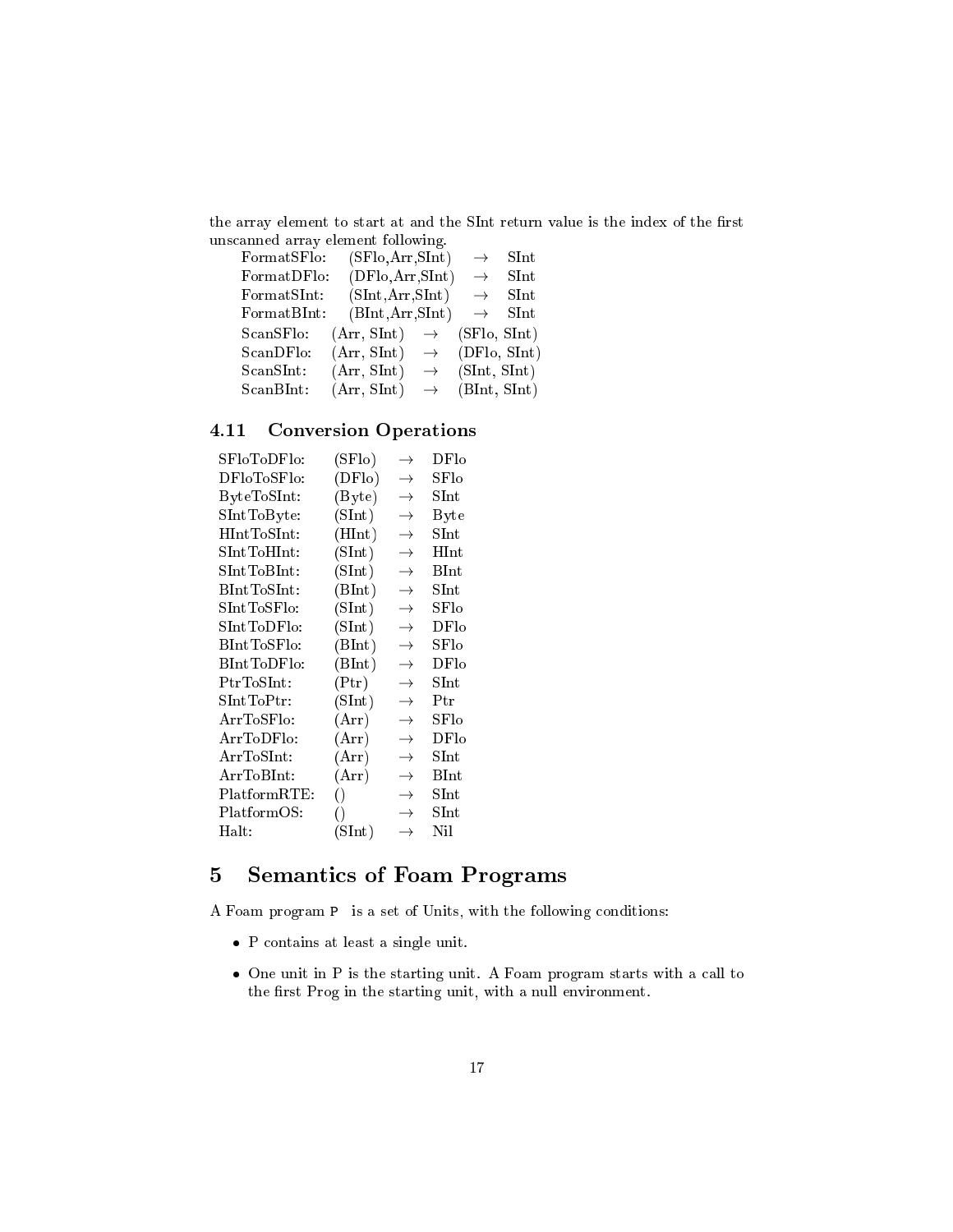- Only globals are shared among the units. Globals are unique by name and protocol. It follows that two globals with the same name and protocol must also have the same type. Note: the same global in different units may appear in different positions. Globals with the same name and different protocols may be identified, but this is implementation-defined.
- The order of evaluation for the arguments of call is left undefined. An implementation may specify a particular order.
- The order of evaluation for the arguments of a PCall is related to the spe cific protocol being be used. In example, if the protocol is FOAM\_Proto\_C, then the C language evaluation order is used.

# 6

# 6.1 Tree format for Foam ode

This representation is used by C programs to manipulate Foam code. See the C header file "foam\_c.h".

### Linear format for Foam code 6.2

The purpose of this representation is two-fold:

- 1. to save foam code compactly in files and
- 2. to be appropriate for direct interpretation.

The main purpose is (1).

The linear representation is an augmented prefix traversal of a foam tree. For compactness,

- 1. only nodes with varying arity indicate the number of descendants  $("argc")$
- 2. nodes which contain an integer index or an argc have multiple representations so the numbers can be be saved in as little space as necessary
- 3. fields such as builtin operation numbers or type codes are represented as immediate bytes and are understood by context.

For interpretation,

1. Step numbers used in Goto, If, Select are represented as relative offsets into the byte ode string.

If  $\mathbb{R}^n$  is a set of the set of the set of the set of the set of the set of the set of the set of the set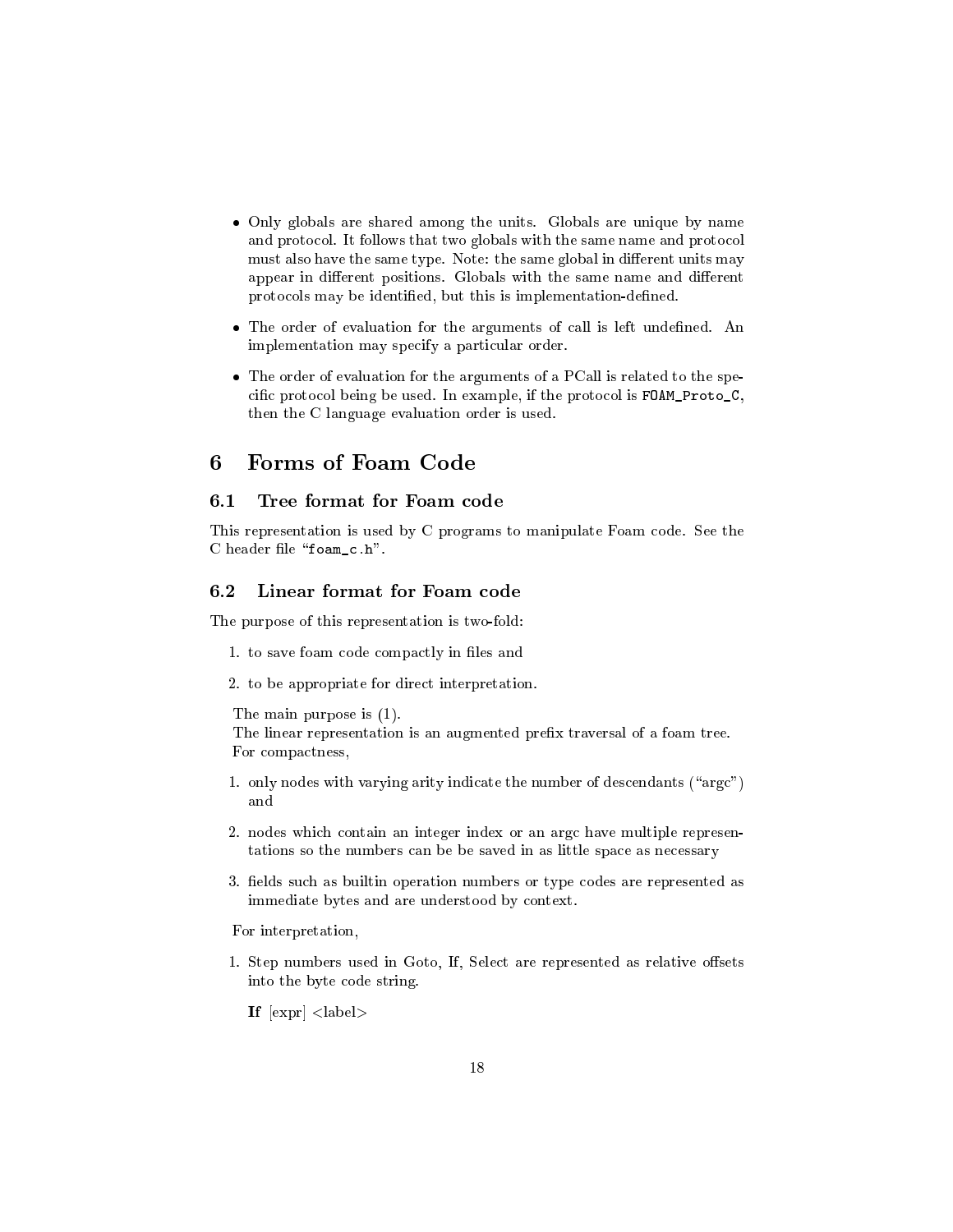**Select**  $\left[\exp r\right]$  <  $label_0$  > <  $label_1$  > ... <  $label_{n-1}$  > Goto <label>

2. The same idea is used for progs, but in this case the offset is to step n, i.e. just past the end of the last step. This allows whole program bodies to be skipped when finding/extracting/inflating a subtree in linear format.

```
Prog <X:prog size> [F][i][t][b][p][l][x][c<sub>0</sub>][c<sub>1</sub>] ... [c<sub>n-1</sub>]
```
3. All offsets in a given prog are represented in the same format, which is the format of the Prog instruction.

### **Instruction formats**  $6.3$

For the linear, byte coded version, variant instruction formats are used to help represent the code more compactly. The instructions are divided into groups according to the meaning of the variant formats.

#### $6.3.1$ Fixed arity instructions (tree/data args)

NOp **BVal** Ptr CProg  $CEnv$ Loose Kill Free Return  $\operatorname{Cast}$ ANew Clos Set Def AElt If Goto Throw Catch Protect Unit PushEnv PopEnv  $MFmt$ 1 form of each instruction  $1*24 = 24$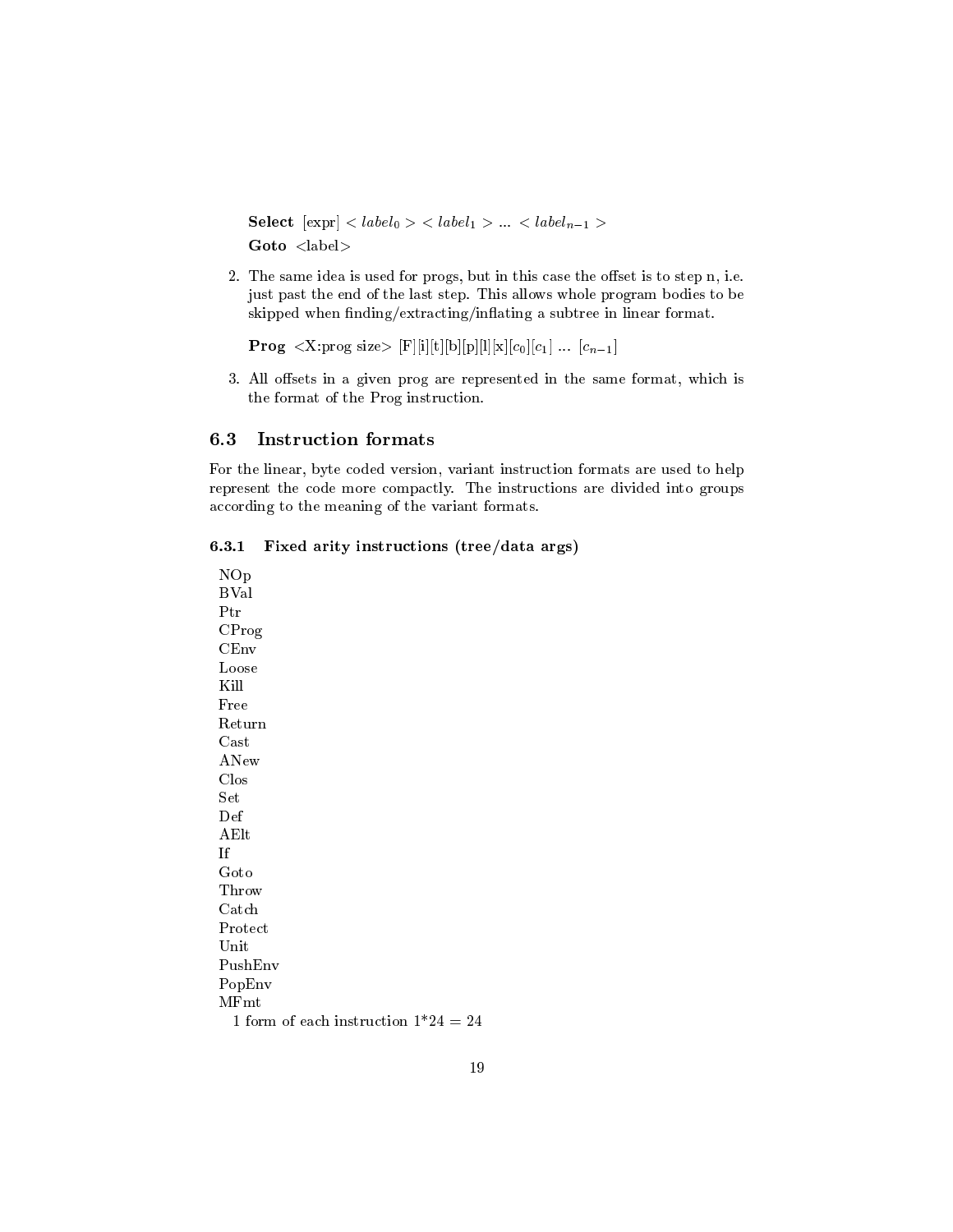$5.32 \pm 0.25$  Fixed arity (data are  $A^2$ )

| <b>Nil</b>            |                                      | $(0$ data bytes)         |
|-----------------------|--------------------------------------|--------------------------|
| Char                  | char-value                           | $(1$ data byte)          |
| Bool                  | bit-value                            | $(1$ data byte)          |
| Byte                  | byte-value                           | $(1$ data byte)          |
| HInt                  | half-int-value                       | $(2 \text{ data bytes})$ |
| $\operatorname{SInt}$ | single-int-value                     | $(4$ data bytes)         |
| SFlo                  | single-float-value                   | $(4$ data bytes)         |
| DF <sub>lo</sub>      | double-float-value                   | $(8$ data bytes)         |
| Word                  | single-precision-arbitrary           | $(4 \text{ data bytes})$ |
| Arb                   | double-precision-arbitrary           | (8 data bytes)           |
|                       | 1 form of each instruction $1*10=10$ |                          |

6.3.3 Fixed arity <sup>+</sup> Nary ()

De
l BInt DDe
l DFluid DEnv DDef DFmt Re Arr Sele
t PCall BCall CCall OCall Seq Values Prog 5 forms of each instruction  $5*17 = 85$  $0 \Rightarrow$  gen argc. (4 bytes)  $1 \Rightarrow 1$  byte argc.  $2 \Rightarrow \arg c = 0$  $3 \Rightarrow \arg c = 1$ 

 $4 \Rightarrow \arg c = 2$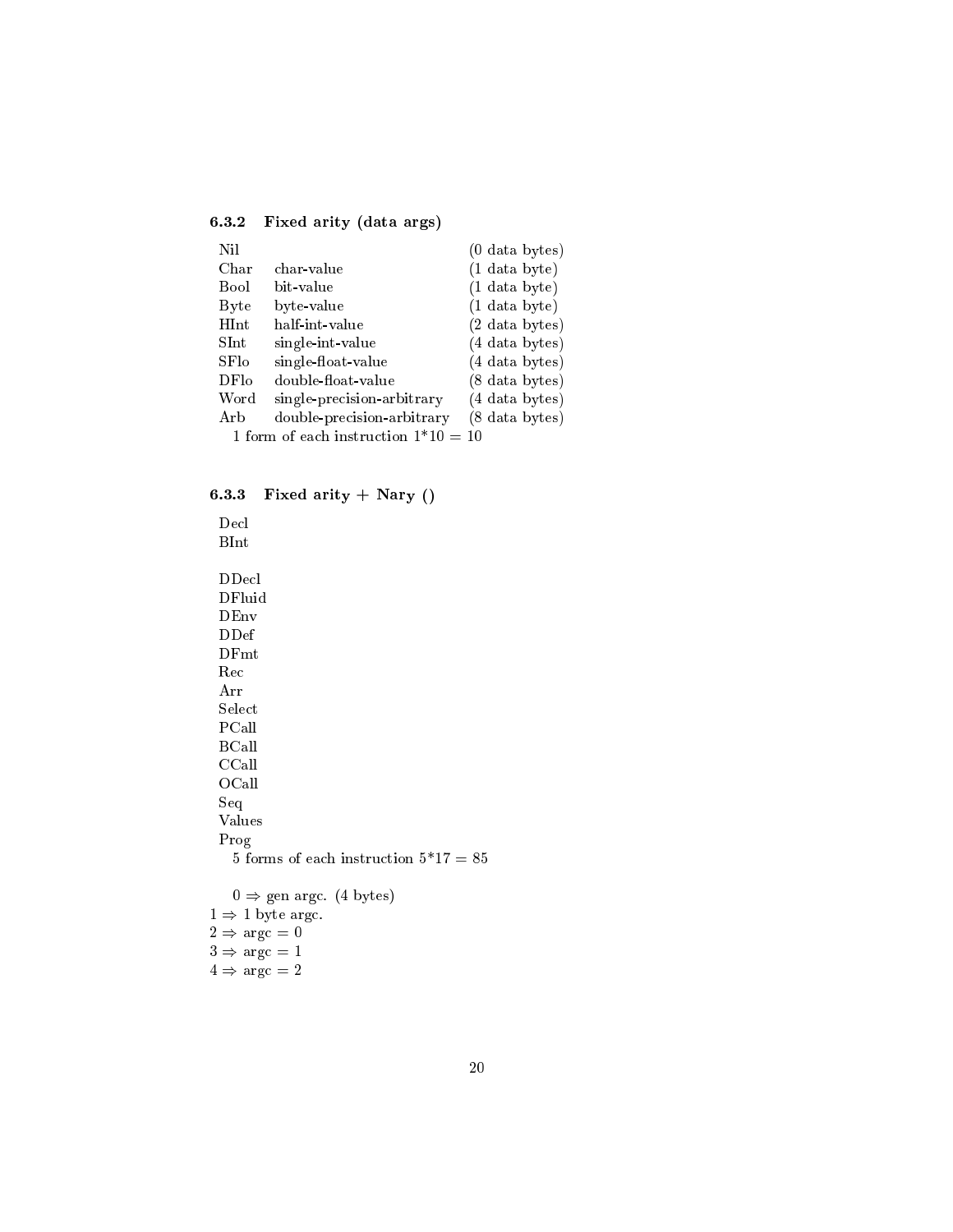6.3.4Fixed arity <sup>1</sup> Int index ()

Par Lo Glo Fluid Const Env EEnv RNew PRef EInfo RCopy Label 5 forms of each instruction  $5*12 = 60$  $0 \Rightarrow$  gen index (4 bytes)  $1 \Rightarrow 1$  byte index  $2 \Rightarrow \text{index} = 0$  $3 \Rightarrow \text{index} = 1$ 

 $4 \Rightarrow \text{index} = 2$ 

#### 6.3.5Multi-Int index: (in
luding arity)

Lex RElt IRElt TRNew TRElt EElt 5 forms of each instruction  $5^*$  6 = 30  $0 \Rightarrow$  gen indices (4 bytes each)  $1 \Rightarrow 1$  byte indices  $2 \Rightarrow$  ix1 2 bytes, ix2 1 byte, [ix3 1 byte ]  $3 \Rightarrow$  ix1 1 byte, ix2 2 bytes, [ix3 1 byte]  $4 \Rightarrow$  ix1 1 byte, ix2 1 byte, [ix3 2 bytes]

Total number of instructions including variant forms  $= 24+10+85+60+30$  $= 209$